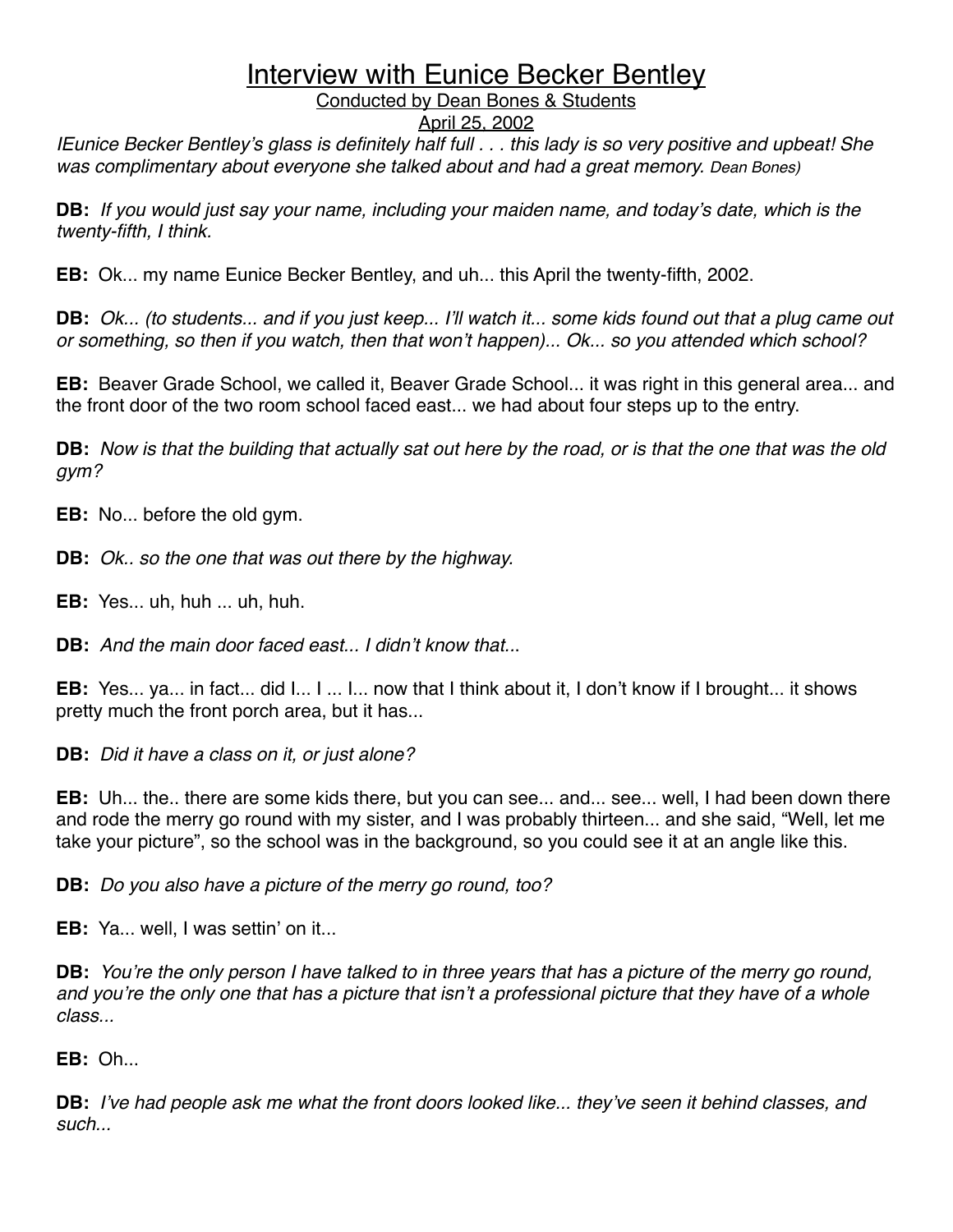Conducted by Dean Bones & Students

April 25, 2002

**EB:** Yes, that's about the only place you can see it right now.

**DB**: *You*'*ll see what we do with photographs...*

**EB:** Oh...

**DB:** *.... if there*'*s a chance that you could bring it, we could just copy it and give it right back to you.*

**EB:** Ya, that'd be fine.

- **DB:** *I*'*ll show you how we do it*.
- **EB:** All right... all right...
- **DB:** *Awesome!*

**EB:** Ya!

**DB:** *Um... ok, so, if you would describe for us what the building looked like on the outside, and then tell us what the building looked like on the inside.*

**EB:** It had a peaked roof... like this...oh, it was like this... and, um.. when you walked in, you just walked to the left, and that was called the little room... first grade, second grade, third grade, fourth grade... ʻcause the first grade we probably had six or eight kids, and that was down that row... the second row was the second grade, the third row was the third grade, and the fourth row was... fourth row was the fourth grade. And you know... maybe eight, for a max, maybe three... I don't remember exactly how many kids... and then you came out of that room... like this... and that was a drinking fountain there, and then the door that went into the big room... and that was such a big thing, you know, to get to go to ....

fifth grade, same thing... fifth grade, sixth grade, seventh grade, eighth grade. And maybe five or six kids per row.

**DB:** *I didn*'*t realize they sat by grades in the rows... that*'*s.*..

**EB:** Ya... because, then my sister, my younger sister... I've got a younger sister that, uh... lives in California... and she took the second and third together... which was really easy, ʻcause she could hear... you can hear the other classes all the time as they're being taught. And so she got to skip.

**DB:** *So, when the teacher taught those kids, did the kids go up to the teacher*'*s desk, or did they stay in the row...*

**EB:** They stayed in the row as I recall. Ya... Uh, huh (yes).

**DB:** *So you could listen in on all the rest of them..*.

**EB:** You could... Mrs. Warmouth...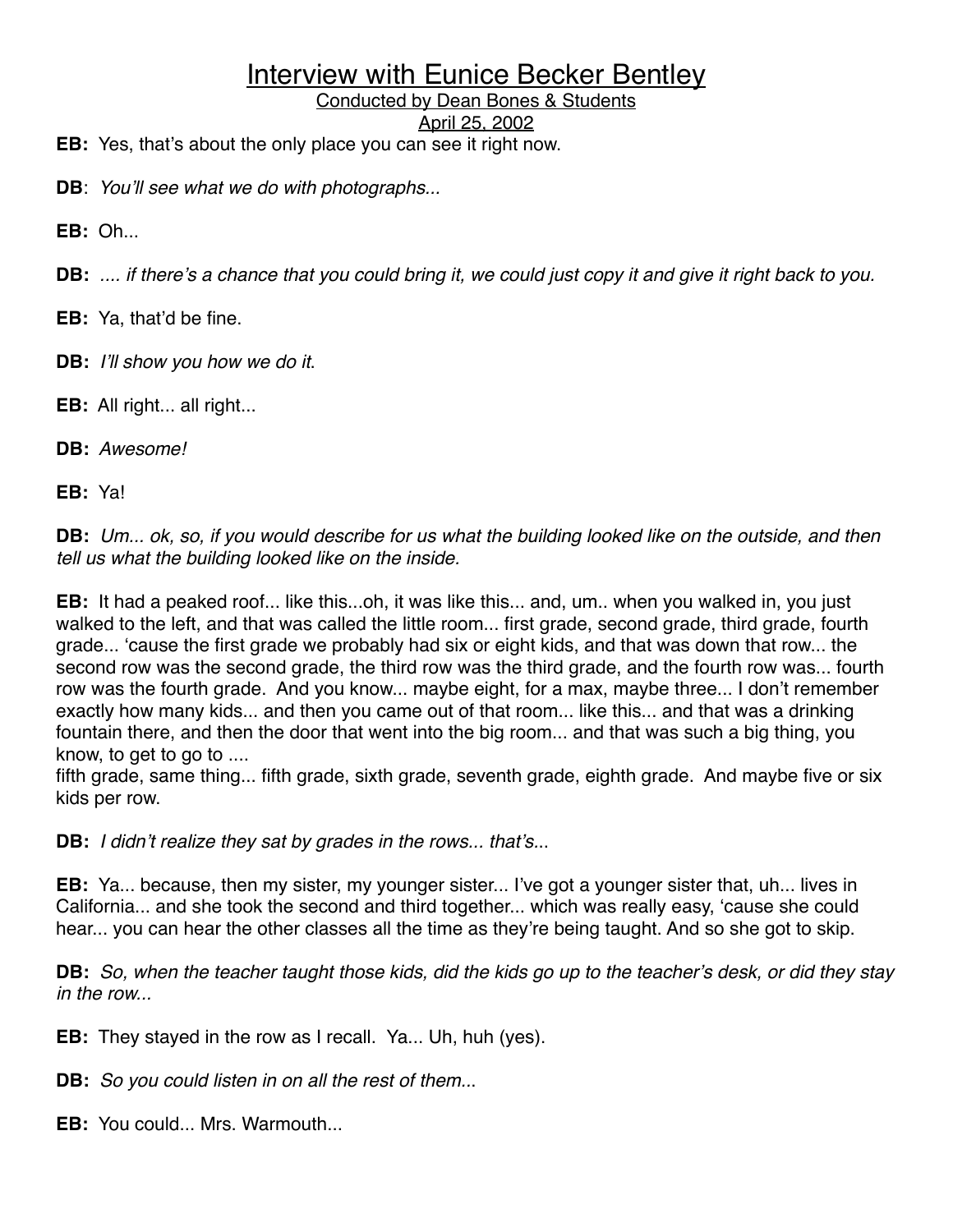#### Conducted by Dean Bones & Students

April 25, 2002

**DB:** *And... did that help, do you think, to be able to hear the lessons, or did that bother you at times...*

**EB:** Do... I don't recall that it bothered me.

**DB:** *Uh, huh (yes).*

**EB:** You just tune it out, and....

**DB:** *So thinking about those rooms again, the building, as we look at it... it looks like the upper grade rooms went further back than the little one... did it do... did they go...*

**EB:** Ummmm.... no, don't think it did that. The only thing that I remember, then, in the little room is that the windows were, like eight feet high... you could not see out. So it had plenty of light uh... shining in, but you... the kids couldn't see out... but in the big room, you know, the big windows were right down... ʻbout like this... this high... and you could look out on the Blaine Road.

**DB:** *Oh, in the front... was it on this side, or... where the Schulmerich*'*s, too, or...*

**EB:** No... uh, ya... let's see, here...no, I don't think there were any windows on the Schulmerich side.

**DB:** *Ok...*

**EB:** Betty Schulmerich was in my class.

**DB:** *And... we heard that there was no bell... is that right?*

**EB:** That's true... there was no bell... but there was a chimney... a big square chimney... because on the back side.. which would be the south side of the building was a small building that was a wood shed, and all the wood in this picture that I have is all the wood is stacked outside because we had a fire going.

**DB:** *????*

**EB:** Ya...

#### **DB:** *Who brought the wood?*

**EB:** I have no idea. My dad had a buzz saw thing, you know, that he would cut wood for a lot of different people... I don't know... I called my brother, Lloyd, in Seattle to talk to him about it, and he said, "Well, you know, remember when the water stopped running?" I said, "What!? No, I don't!" (laugh) He said it would trickle, and trickle, and trickle, and finally it would stopped, and we had to haul water in... we had to pack water in ...

**DB:** *From where?*

**EB:** I don't know... he said the water system was three miles up the road here... up the Blaine Road.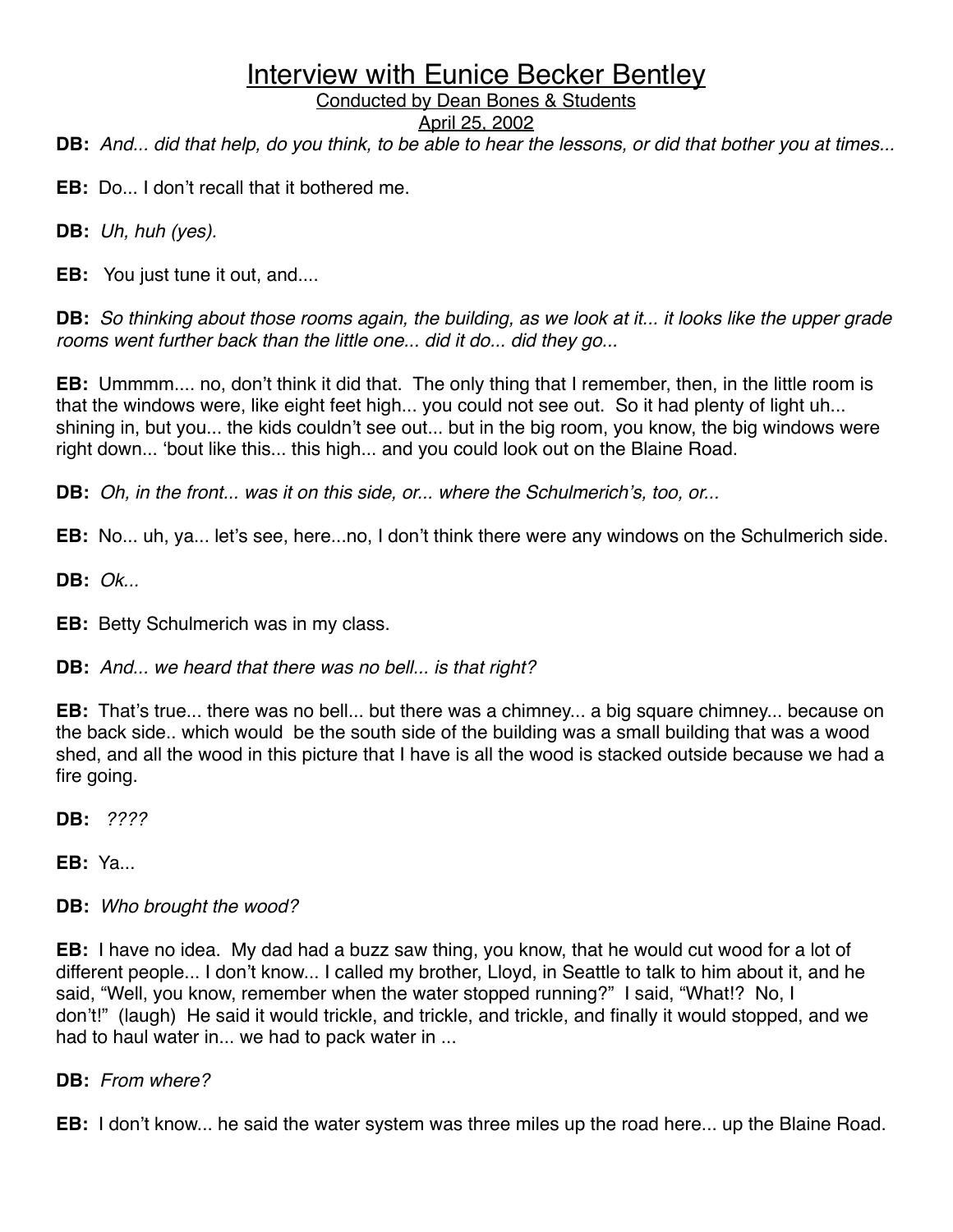Conducted by Dean Bones & Students

April 25, 2002

**DB:** *Oh, it was? So it wasn*'*t your dad*'*s water system?*

**EB**: No, ʻcause that's the time that my dad got to thinkin', Beaver's gotta' have a water system, and we had the... we got our.... water up there in the canyon, you know, so dad put that in, and he it...hmmmm, twenty years, probably.

**DB:** *So the water was three miles up....*

**EB:** Ya! I said, well, where in the... and he said, I don't know, but that's where it was.

**DB:** *Ok... that*'*s interesting... we*'*ll check in to that...*

**EB:** Ya... ya!

**DB:** *Uh... play shed... do you remember any, uh... play shed?*

**EB:** Never had a definite play shed.. um, it wasn't too long that we built the new gymnasium... and the, ummm... either the floor... probably the floor wasn't finished, but we could rollerskate... that was so exciting... every noon hour, all noon hour long... everybody got their rollerskates on.

**DB:** *So you brought your own rollerskates?*

**EB:** Yes... oh, yes. Yes. And everybody got to go ʻround and ʻround... it was a noisy place... (laughing)

**DB:** *It sounds fun.*

**EB:** It was.

**DB:** *So what did...*

**EB:** Now, on nice days, we'd play baseball... we'd play workup... and if it happened to be like today, and we had an hour for lunch, we'd go out and play, and the teachers' see that we were having such a good time playing, and they let us go over the hour! (laugh) That was so fun!

**DB:** *Did you go out back, to the south or to the east.. where did you play?*

**EB:** To the east... right out here... it was all open out here... Uh, huh (yes)

**DB:** *Clear to the firehall?*

**EB:** Yep.. I'm sure it was.

**DB:** *A group of us went to the courthouse yesterday and found out that that land used to belong to the Free Methodist Church.*..

**EB:** Oh.. I never heard that.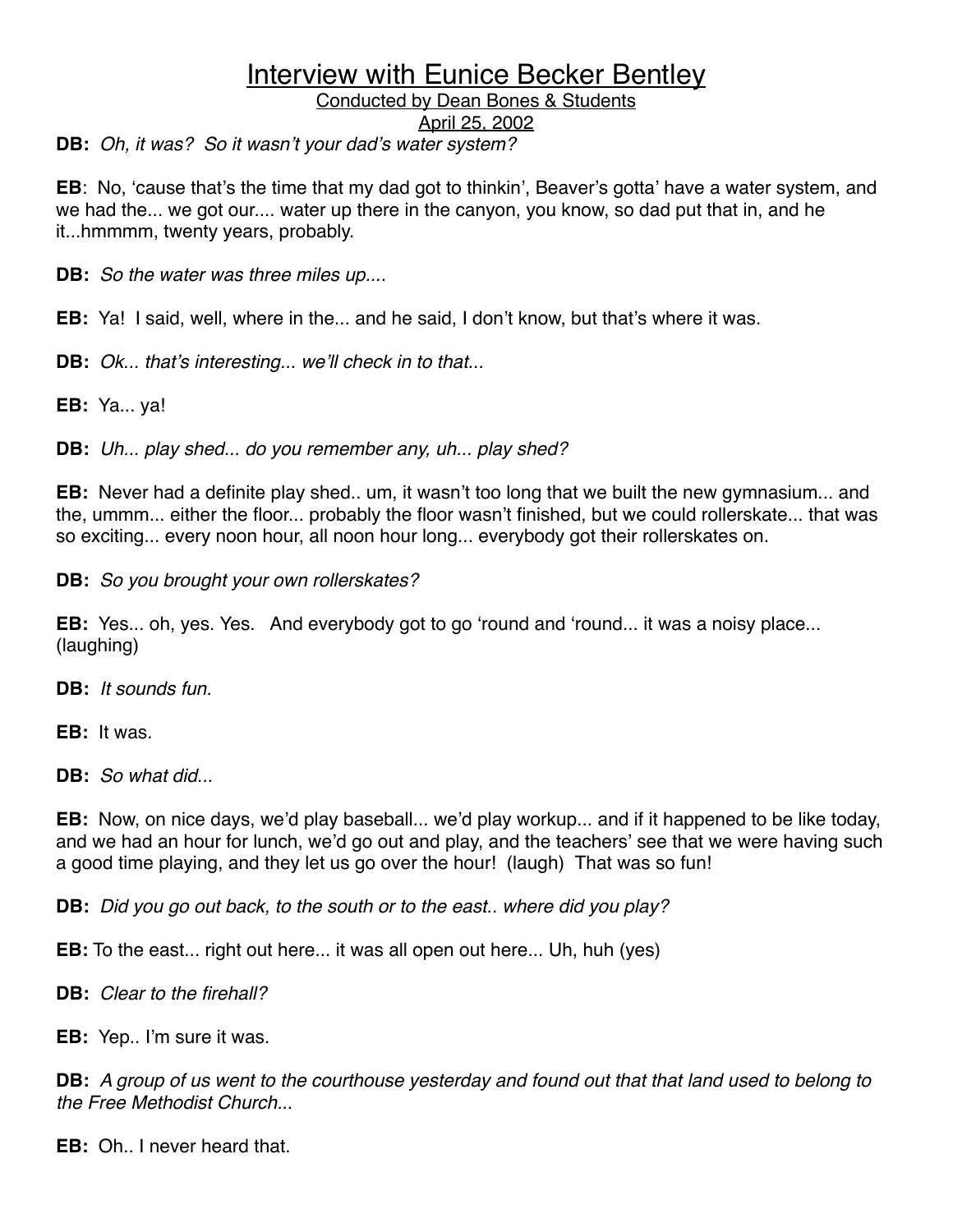**DB:** *... who sold it to the school...*

**EB:** ...Really?

**DB:** *...when the town was deeded...*

**EB:** Oh, that's interesting.

**DB:** *I didn*'*t realize that, either. Uh... bathrooms... were they in the building, or not?*

**EB:** They were in the building as you went ... you went up the steps like this, and just to the left here was... uh... I think, uh... the boys were on that side, and the girls were on this side.

**DB:** *So, over by the...*

**EB:** The little room... uh, huh (yes)... right. And they had one other little room... uh.. the little room, the big room, and then at the end of this long hallway area where you walk in, was another room, and that was for all the books... we were so excited when we got through reading one book, then we'd ... one or two of us would go with the teacher and get the new set of books... and we were just tickled to death to go in there. (laughing)

**DB:** *So, books, you mean novels to read, or...*

**EB:** No... study books...

**DB:** *Study books...*

**EB:** Uh huh, uh huh (yes, yes)... and some... some story books.

**DB:** *Now I*'*m on eight, if you want to do that... (to student)*

**Student:** *Please tell us from where to where the students lived who went to this school.*

**EB:** Um.. we didn't have a school bus... in fact, I'll tell you this... uh... my brother is a year older than me... and that's Lloyd... and, uh... ʻcause we lived up here.. I don't know if you know where the Nicholaus place is... it's just this side of the bridge up here, with this pretty yellow house... and we had a two story old farm house... but during his whole first year... when he was just a little, bitty six year old.. had to walk clear down here to Beaver School, every day to school... there was no bus... my dad was already gone to work... nobody could drive him... I thought, how could they ever do that? I said, what did you do in the snow? He said, it didn't snow. He said I looked into it, and I checked, he said for eight years there was no snow in Beaver. I said, that's unbelievable! We have.. I mean when we moved into our house up here in ʻ68, we had two feet of snow... Ok.. and then the next year, I started school.. second grade... he was in second, and I was in first, and um... we had a panel-like truck affair... pickup affair... and, uh... it had, you know, long brown sides... I remember it was brown... Mr. McPherson was our driver... and they put a bench along that side the back of the panel, and one down this side.. just like a car, you know... but, uh.. we would go down to... um... probably the cheese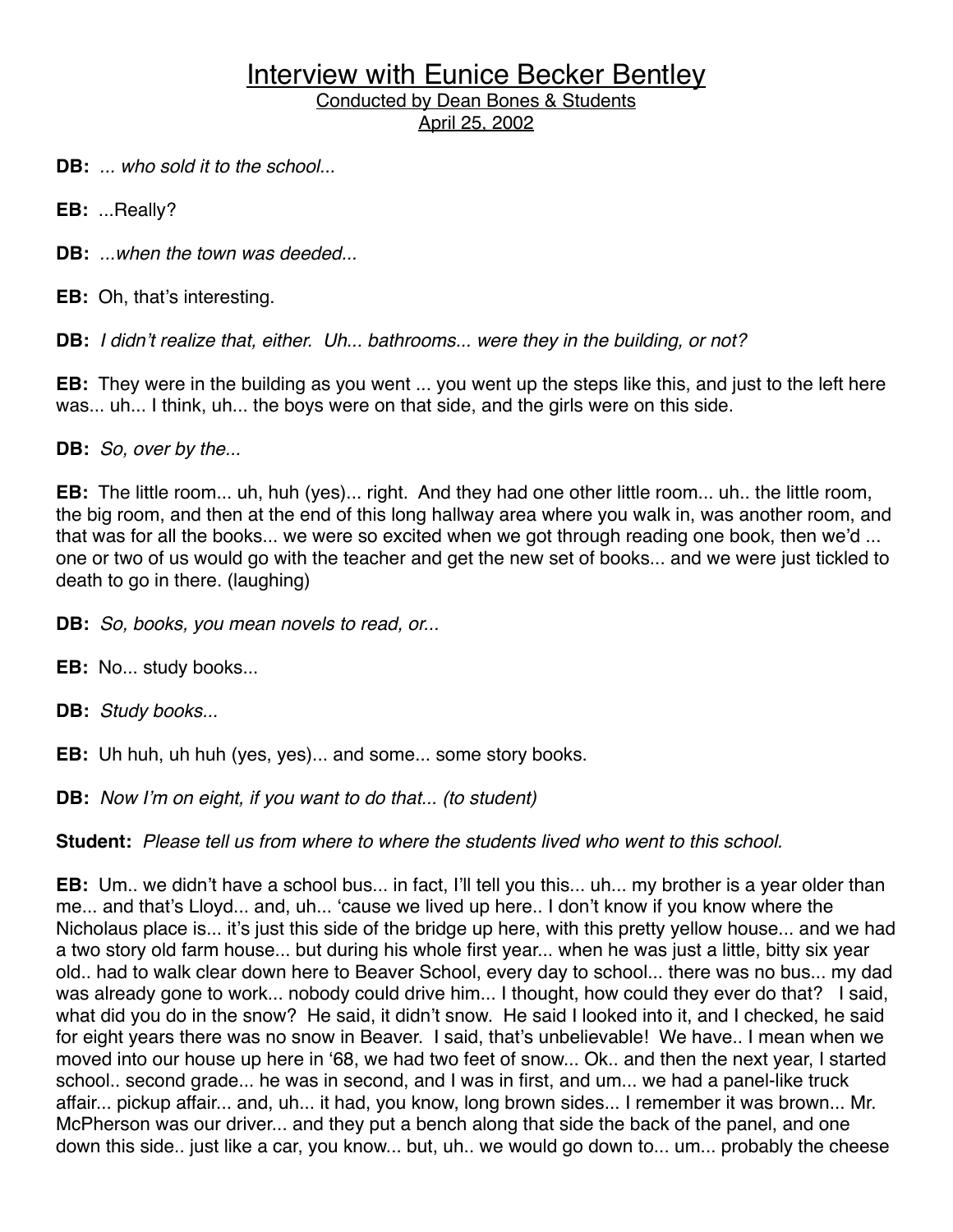Conducted by Dean Bones & Students

#### April 25, 2002

factory house.. you know where that is? The end of Bunn Creek Road there... we called it cheese factory house... houses... still the same house us kids took piano lessons in... anyway, picked up the Harpoles, Darrell Nicholaus lived in this general area, and then, um.. the third year is my... next... next youngest sister... she started school, so there was three of us in school then, first, second, third grades... um, and Ro... and that was about all.. oh, then we picked up Joe Haines, who lived in, um... Roger Bentley's parents' place... uh, the Masons lived right there by Jim Fox Grocery, and that house is still standing, and he was crippled... he had MS, and uh.. Lloyd said he could remember getting out and helping him, ʻcause he always had crutches.. I can remember him getting on the high school bus, too... but, um... then he'd ride in that panel to school... and that was the extent of the bus service.

**DB:** *So... the Beaver district went how far south?*

**EB:** Uh... we went to, ummm....

**DB:** *Past the 101 Camp?*

- **EB:** Past the 101 Ca... just climbed the hill, right there.
- **DB:** *Oh, ok...*
- **EB:** And then up to Fox's...
- **DB:** *Oh...*

**EB:** The Fox's was the dividing line between us and Hemlock...

**DB:** *So they were in Hemlock..*.

**EB:** Uh, huh... yep

**DB:** *Ok...*

**EB:** ... and I don't know how far it went this way... I don't know how far down Blaine came... and, see this... when I went to school I don't believe there was anything at Wolf Creek, or Brown School, or... or... only the Blaine School. Uh, huh (yes)

**DB:** *Ok... Joe Haines ...*

**EB:** Uh, huh (yes)...

- **DB:** *... went to Brown for a while...*
- **EB:** He... oh, they must have lived up there then.
- **DB:** *Wonder which he did first?*
- **EB:** I would s....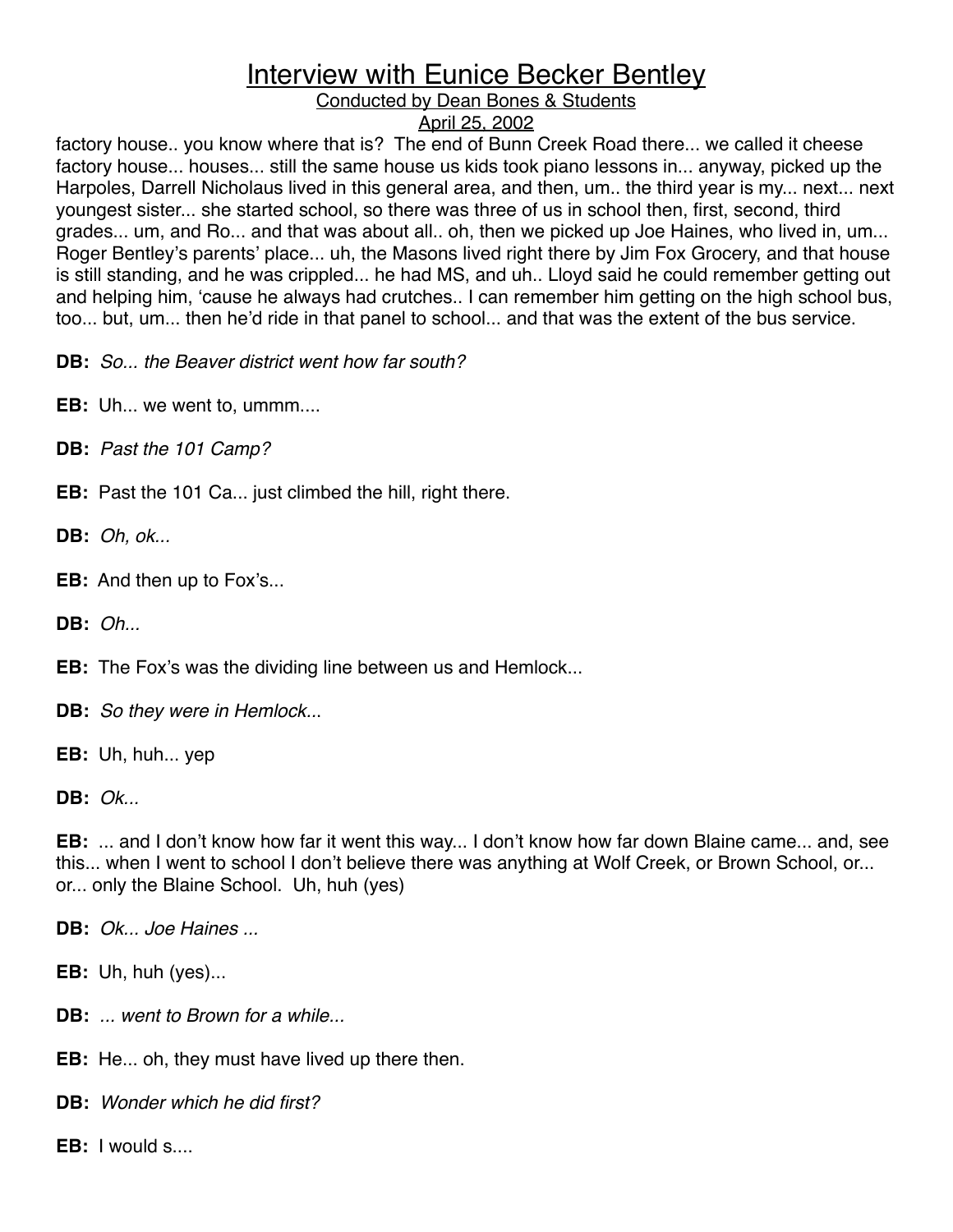**DB:** *We have pictures of him going to Brown, but I also have pictures...*

**EB:** Ooooh.... I don't have a picture of him, so could have been after, I suppose.

**DB:** *Huh. We have a picture here of him going to Beaver, too.*

**EB:** Ooooh, interesting. Uh, huh (yes).

**DB:** *Ok... so you mentioned the... we have a picture of the panel truck, and I*'*m curious to see if that*'*s the one you rode in or not...*

**EB:** And I don't know how many years after that that they got a bus... I just... I just don't remember that.

**DB:** *Ok...*

**EB:** I know Bud Jones bought ʻem all for a long number of years there...

**DB:** *So kids walked, and then they had a panel truck... is there any other way they went to school? They weren*'*t riding horses to school, then, were they...*

**EB:** Did not ride horses... and I didn't ever see any bikes.

**DB:** *Parents probably didn*'*t drive their kids to school much, did they?*

**EB:** No.... um.... huh... my dad was already gone to work by then, you know... ʻcause school didn't start ʻtil nine o'clock.

**DB:** *That was the next question. So it started at nine....*

**EB:** Nine to three thirty...

**DB:** *Ok...*

**EB:** Yep...

**DB:** *And you got how much off for lunch?*

**EB:** Whole hour... twelve to one...

**DB:** *To eat and to have recess...*

**EB:** Have fun... right... uh, huh (yes).

**DB:** *What were the days during the year that students did... did not attend school?*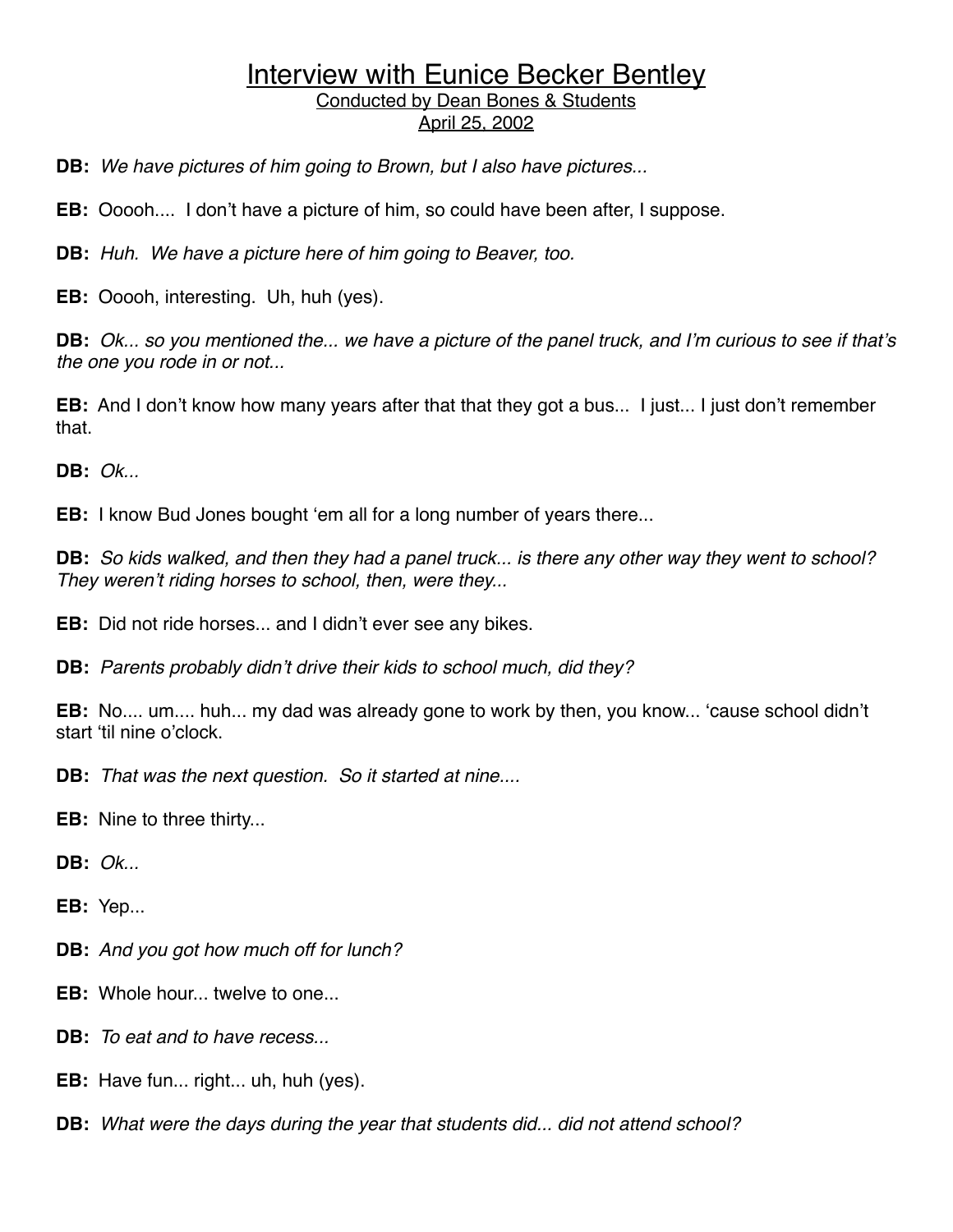Conducted by Dean Bones & Students

April 25, 2002

**EB:** Only at Christmas... we had three weeks off... we did not have spring break...

- **DB:** *What.. and then, Thanksgiving?*
- **EB:** Just that Friday.

**DB:** *Ok..*

**EB:** Uh, huh (yes).

**DB:** *So... from the moment you left home until you arrived back, would you just describe a day for us?*

**EB:** Oh, man... we... course, had to do the salute to the American flag, and then we sang My Country ʻTis of Thee... always... always did that... every single morning... and then sometimes we'd sing some of the old... uh, Stephen Foster songs at that time... and, ummmmm... boy, ummm... some of... some... eh.. well, I know one thing we got to do every Friday afternoon... we got to draw... at noon, after we got back in from noon break, and then we... at one o'clock we had all afternoon to draw whatever we wanted, or paint, or cut, or... cut out things...

**DB:** *Did you look forward to that?*

**EB:** Loved it! Just loved that time... a free time, sort of... do whatever you want... uh, huh (yes).

**DB:** *Was that primary grades, or was that upper grades, or both?*

**EB:** Ummm... we were never all together... we were at... um, recess... and at noon, we did have recess.... oh, boy... I don't know how long that was.... probably twenty minutes, I s'pose.

**DB:** *And... Eunice, when did you start first grade? What year was it?*

**EB:** That was, uh... 1936.

**DB:** *Ok.*

**EB:** Uh, huh (yes).

**DB:** *I had another question, but I can*'*t think what it was.... so, the regular curriculum... what did you learn... what was taught?*

**EB:** Oh, boy... um... we had to do spelling, by rote... and learning to write from the little primary grades, you wrote over and over and over.. just kinda' of a...

#### **DB:** *The Palmer Method?*

**EB:** Yes! Yes... to get the right flow of the... the, uh... the, uh... letters itself, and then we, course, had to learn the alphabet, and they were all lon... lined all around the walls, and uh, we had phonics, and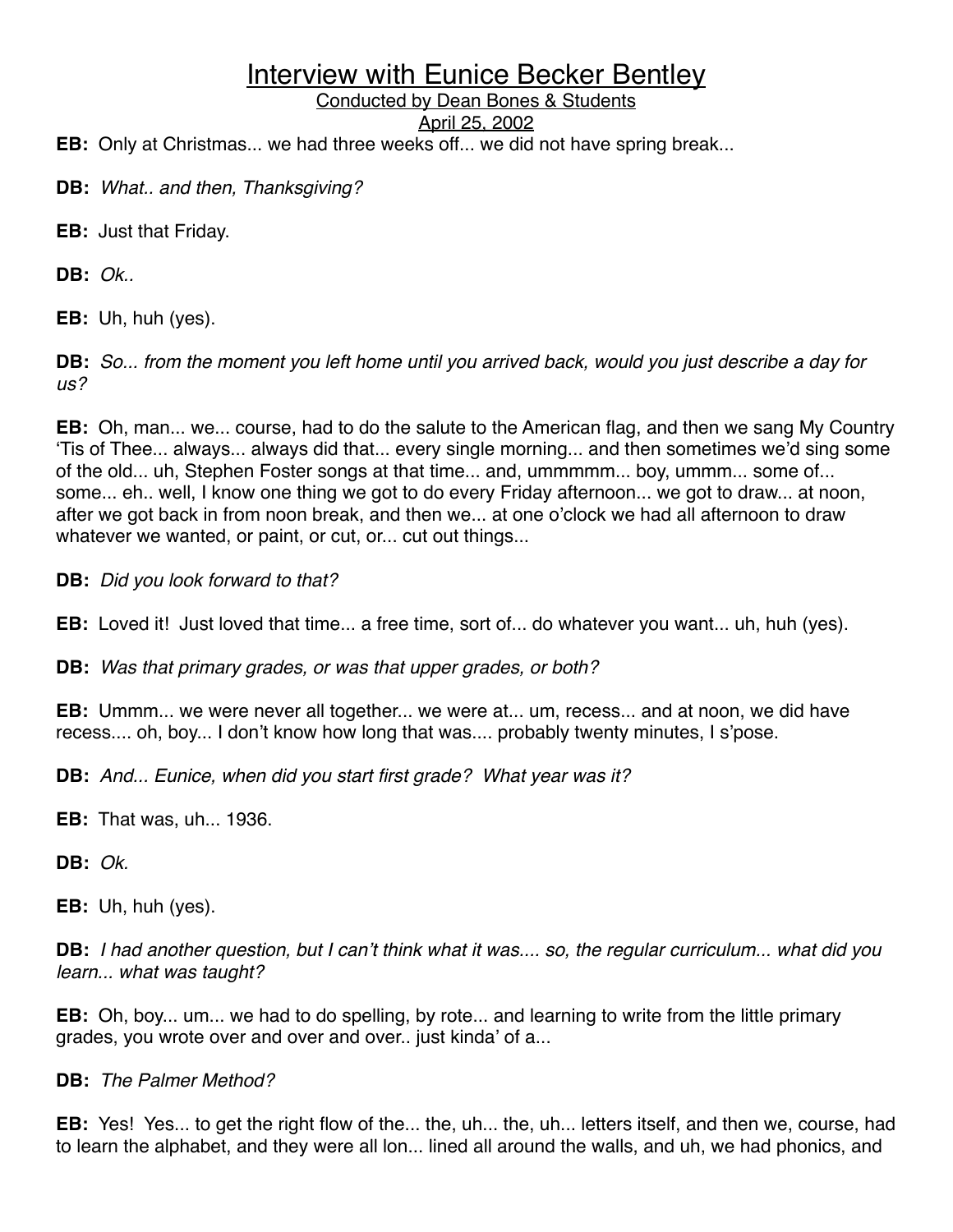Conducted by Dean Bones & Students

#### April 25, 2002

had to sound out all of those... and I said to my grandkids when they got in... even my own kids... you're gonna' learn to read.. if you don't learn to read, you're not going to get any of the other subjects... English, spelling, reading, geography, we called it... you're... an... ʻcause if you can't read the instructions, you're not gonna' get ʻem... so you gotta' learn to read. And I did that with my grandkids, too... you gotta' learn to read first... very important.

**DB:** *What was your favorite subject?*

**EB:** Oh... hum...

**DB:** *Gotta*' *check up to Adams....*

**EB:** I didn't like geography, but... (laughing)... I probably... I like it more today, but...

**DB:** *Were there any extracurricular clubs or sports or anything.. activities?*

**EB:** Nope. Never got to go on any field trips of any kind... um... never left the school grounds for anything.. we stayed right there.. right here at the school.

**DB:** *Was there ever much homework?*

**EB:** Never! No.

**DB:** *Huh...*

**EB:** No.. can't remember....

**DB:** *As you.. while other ... while the teacher was teaching the other grades, you had a chance to work, and you worked probably...*

**EB:** You did. Uh, huh (yes).

**DB:** *And.... do you ever remember anyone misbehaving at school, and if they did, what were some punishments that might happen to a person?*

**EB:** Hmmm... well, I know that, um... one of the teachers would hit my brother on the hand... and  $uh$ ...

**DB:** *With her hand, or...*

**EB:** With her hand, uh, huh (yes). Ummm.. my brother Lloyd said that right out here... let's see, where we at here... right out here, on the way to the big gym, there were three huge fir trees, like these over here at Schulmerich's.. and he said, I would go out there and I'd be in the... in the second grade, or third grade, and I'd climb up clear to the top of those and then I'd come clear down.. and you know how they come down there and swoop like that... and I get ahold of one of those and I follow it clear to the ground! Just loved it. Well, then, the teacher didn't like that... she just knew he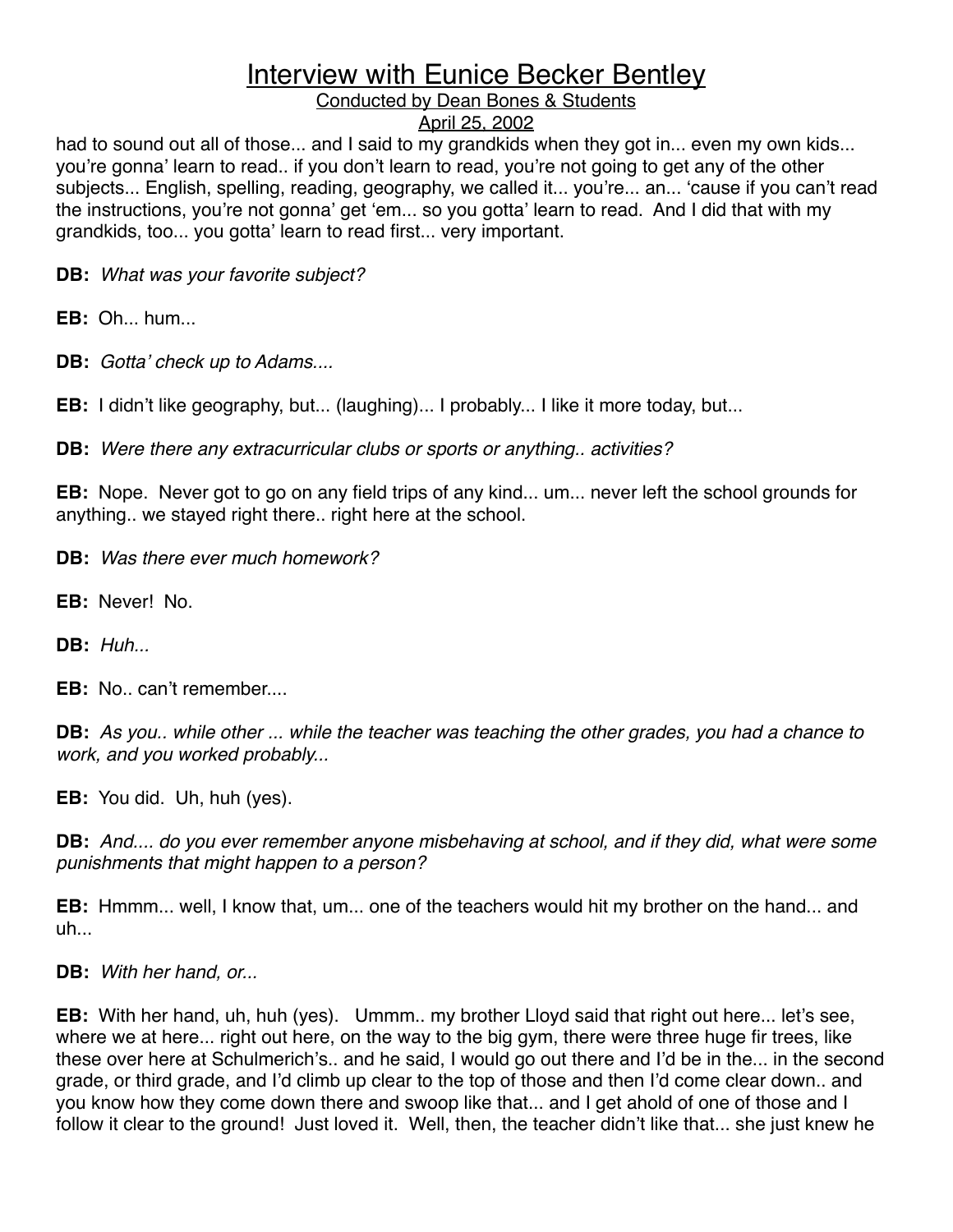Conducted by Dean Bones & Students

#### April 25, 2002

was going to break an arm or a leg or get hurt, you know, so she contacted the school board and said you gotta' do something with those trees... they cut ʻem down! Just because of kids...

**DB:** *Now, I heard that story about Charley Monroe, uh... doing that on the branches, but I didn*'*t know anybody else did that...*

**EB:** That's Lloyd... he did that.

**DB:** *Really*!

**EB:** Um, huh (yes)...

**DB:** *Did your paren.... What would they would have thought of that if they would have known... would that... would that have been ok to go that high up, and...*

**EB:** They did it at home all time...

**DB:** *Really?*

**EB:** ...ya... and in fact, Ray and Rollie, when they were little up there, they'd go back in the back property here after the house where they lived recently and, uh.. do that.. and one time they decided they... it... they couldn't get the alder limbs to bend or get down that close to the ground, so one of the boys... I guess it was Rollie.. said, well, he'd get the saw, and he'd cut it off, and Ray could ride it down to the ground!

**DB:** *(Laugh)*

**EB:** (Laughing) It knocked him out just as cold as could be, and he went... ran quick and got the wagon and loaded Ray up in the wagon and pulled him to the house... and says... something's wrong with Ray!

**DB:** *How old do you think they were then?*

**EB:** Oh, I s'pose they were second and third grade.

**DB:** *(Laugh)*

**EB:** (Laughing) So... but nothing happened... he was just... that was just... came to... it just knocked him out.

**DB:** *Were parents ever involved in discipline for school behavior, or...*

**EB:** Don't recall that at all.. nope... we always a wonderful Christmas program that all the parents were invited to...

**DB:** *What did kids do in the program... what kind of...*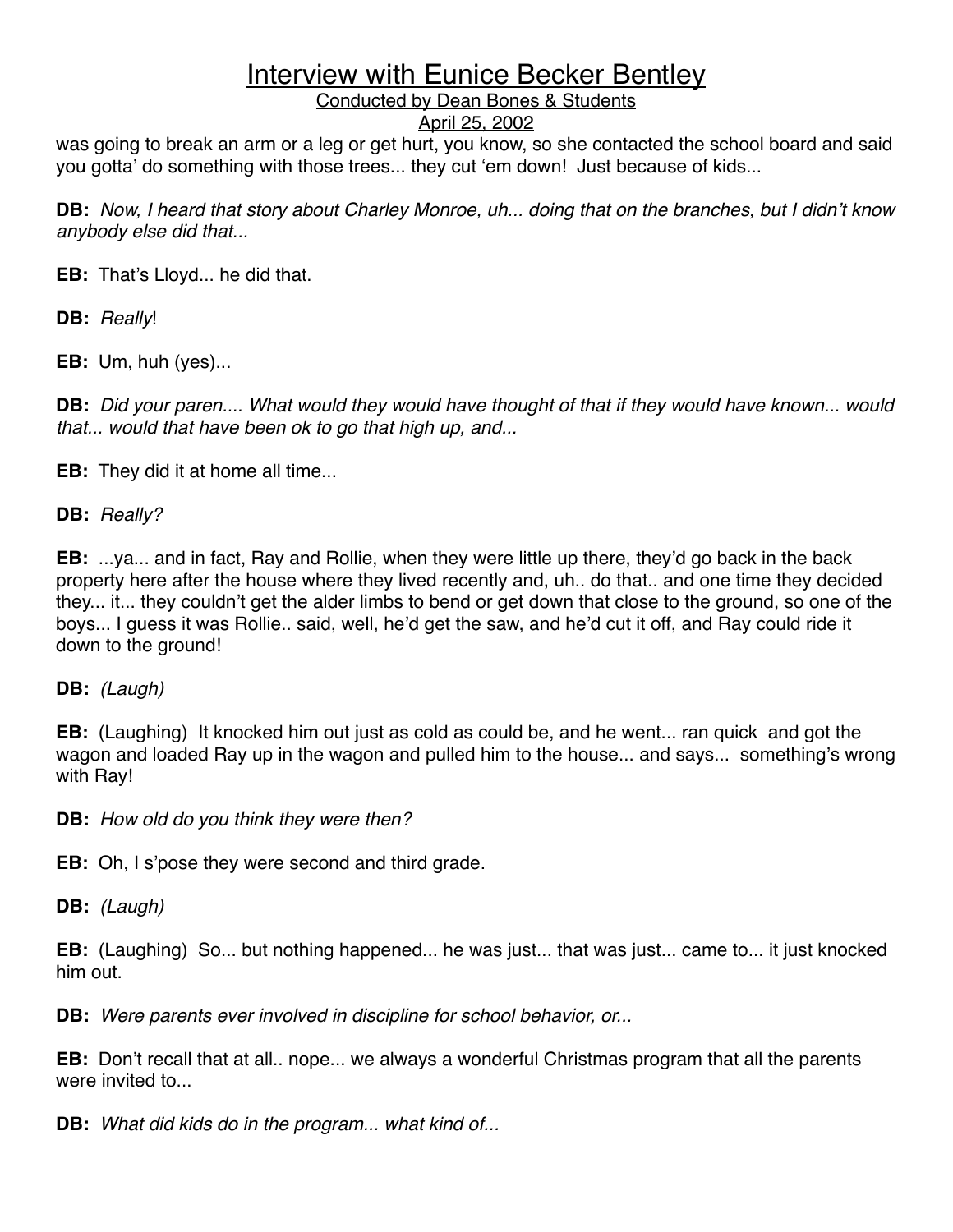#### Conducted by Dean Bones & Students

#### April 25, 2002

**EB:** We had all learned pieces, and then we would have a skit.

**DB:** *Ok...*

**EB:** And... and of course, the songs, and usually the songs that are in your hymnals today.

**DB:** *Did the... did other community members come, or was it mostly parents that came* to ones...

**EB:** I would say, mostly parents, but the.. then the last day of school the whole community was invited, and I miss that today... I really do.

**DB:** *So like a picnic or something?*

**EB:** Yes! Yes. Ya... ʻcause it would be about the fifteenth or the twentieth that school was out... of May... yes... and it was usually a very nice day.

**DB:** *Where would you have the program in the old school, because there wasn*'*t a stage, was there?*

**EB:** No, there was not... ummm... that... ʻcause they must have built that... Lloyd said that he got to help put the first ceiling in that...

**DB:** *Oh, in this one?*

**EB:** Uh, huh (yes)... and, boy, you know... nope, ʻcause there was not another building that I can think of

**DB:** *And that probably had a stage, though...*

**EB:** It did... very nice stage..

**DB:** *Ok..*

**EB:** Uh, huh (yes).

**DB:** *Did you go to school when, uh.... when they converted that to a school?*

**EB:** No.

**DB:** *Ok... that was later on...*

**EB:** Uh, huh (yes)...

**Student:** *I was going to ask... when did your school start back up after it got out?*

**DB:** *You mean after the summer... when did it start in the fall, you mean?*

**EB:** It was the first of September, or maybe the seventh of September...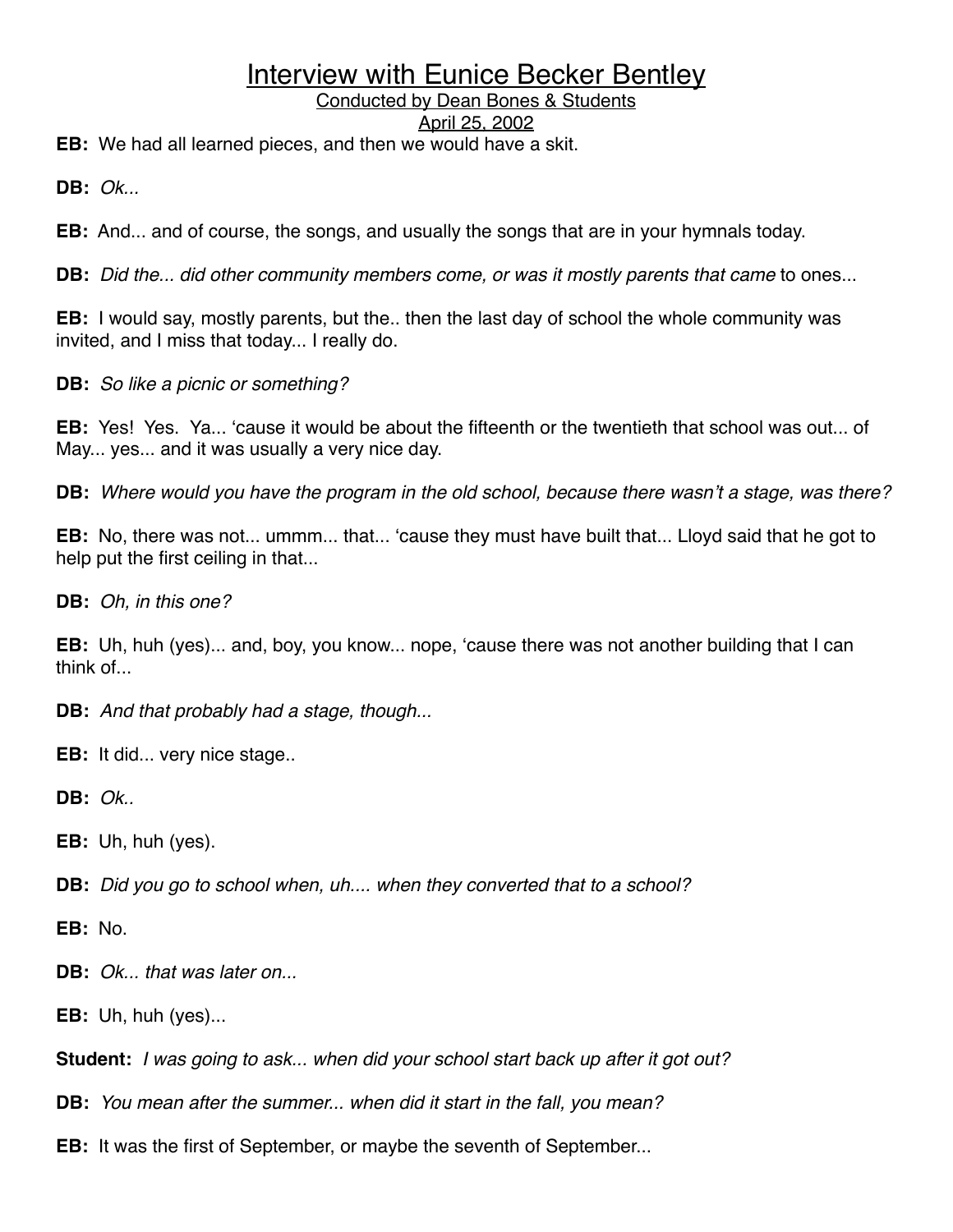**DB:** *Around Labor Day, or so...*

**EB:** Yes... uh, huh (yes).

**DB:** *Ok.. did the school have a phone that you remember?*

**EB:** Nope... don't remember that at all.

**DB:** *You re... you mentioned...*

**EB:** ... or the office, or.. ya...

**DB:** *Ok... did you write with, like, a regular pencil, or was a bigger pencil...*

**EB:** Yes. No, it was not a big pencil.

**DB:** *Ink pens at all?*

**EB:** No. No ink pens, uh, huh (no).

**DB:** *And... tell us the names of any teachers that you remember.*

**EB:** Well, there was Mrs. Warmoth and Mrs. Erma... I can't think of her first name... Thelma! Thelma Warmoth, and Mrs. Erma Gilbert...

**DB:** *Ok...*

**EB:** And then there was Mrs. Lowry... just loved Mrs. Lowry... what a sweet lady... I'm trying to think... um... then there was Betty McElroy... she taught here for a while when I was in the, uh... probably, um... sixth grade... sixth or seventh grade, and she lived in the... Schulmerich cabins here.. and they just recently burned ʻem down, or took ʻem out of there, you know... and then she was caught smoking, and they fired her, just like that.

**DB:** *Smoking here on grounds, or somewhere else...*

**EB:** I don't know where it was at... we never.

**DB:** *Would it have mattered if she was smoking somewhere else?*

**EB:** I wonder... I wonder... ya... they... that was absolutely against the rules... a teacher was not allowed to smoke.

**DB:** *Huh.. that*'*s an interesting story! Tha... you know... That*'*s one of the things all the way through here that... we*'*re really looking for stories... not just the facts, but if you remember any incidents that happened that stand in your mind... like that, we*'*d like to hear those.*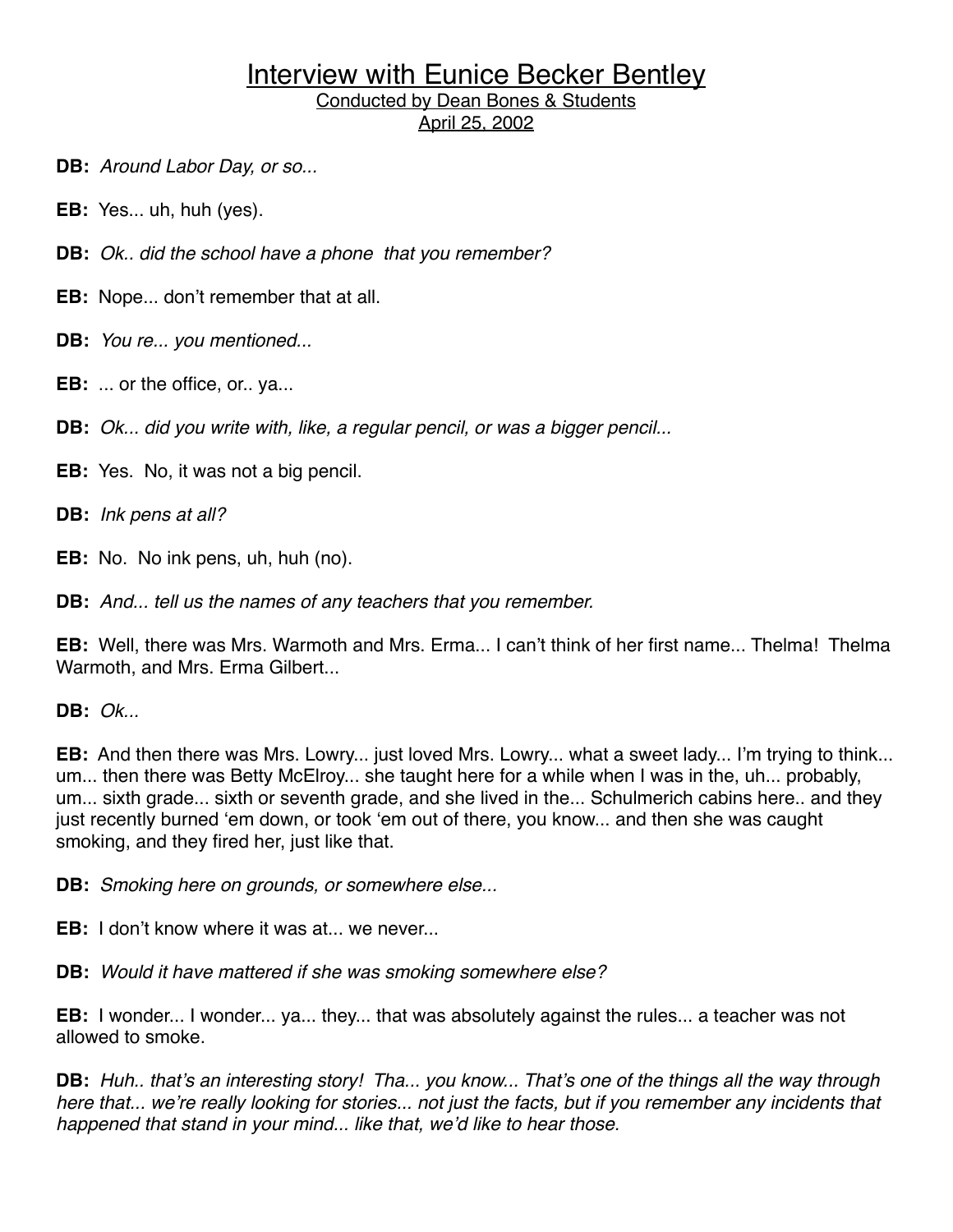**EB:** Hm...

#### **DB:** *What were the games you played at recess?*

**EB:** Well, ummm.... some of the kids played the marbles, ummm... shooting marbles down... ʻcause there was a lot of dirt around.. they'd make a big round circle of... of the smooth dirt, and then we played hopscotch on the dirt, also... you could usually find a broken piece of glass somewhere... ʻcause that was the one that would always stay when you'd throw it on the hopscotch.. and, ummm.... just... hmm... just...

#### **DB:** *Some people have mentioned Annie Over...*

**EB:** That's what Lloyd said.. he said, don't you remember when we played Annie Over, we could hardly get the ball over? (laughing) It was so high... the building was so high... long ways.. long ways around.

**DB:** *Any other stories that you remember about things that happened at school, or concerning school?*

**EB:** Hmm... oh, boy, let's see here... hmm...

**DB:** *Ok.. if you think of any while we*'*re talking...*

**EB:** Ya... ok...

#### **DB:** *Just interrupt us..... So, I*'*m gonna*' *change the subject a little bit, and just talk about you... when... if you don*'*t mind... when and where were you born?*

**EB:** I was born in Portland... Lloyd and I were born in Portland.. dad lived in Portland.. they lived... in fact, I just looked at the little house they lived in in Portland, and that was in.. Lloyd was born in ʻ29, and I was born in 1930, and then right about that time, my dad couldn't find a job... he would, uh... mom would make him a lunch in his lunch pail, and he'd walk the streets of Portland trying to... ʻcause he had been... before he got married.. they got married in 1928... uh, before they got married, he had been down to, uh.. California, and saw a big, big construction project and he had stopped there and did some work on that new building... and so he had been learning the carpenter trade.. so, then, he came back home, and, uh... my grandfather had this property up here of the Nicholauses, and so he said, Ben, I think you need to take your family and go to Beaver and live, because there you could have a garden, you could have cows, you could have all the food you could eat, because you could butcher, and you wouldn't hurt for things to have, and... mother did not like that.. she was a city girl.. even though she grew up on the... on the plains of North Dakota... um... from the time she was, like, about two until eighteen or nineteen or twenty.. then they came out here.. all the Horn family... there was ten children.. actually nine living... and my dad's family had ten children, and they grew up around Happy Valley after they moved... da... my dad was born in Michigan... my mom was born in Norway... and then, umm... so then they met, because they all went to church every Sunday downtown SW 12th and Main in Portland there to the Nazarene Church.. and so then my grandfather said, Ben, I think you ... so then he said, ok... so mom finally decided that she would move down here with dad in 1931... and that was in February of 1931... and, uh... then there were fo... the rest of the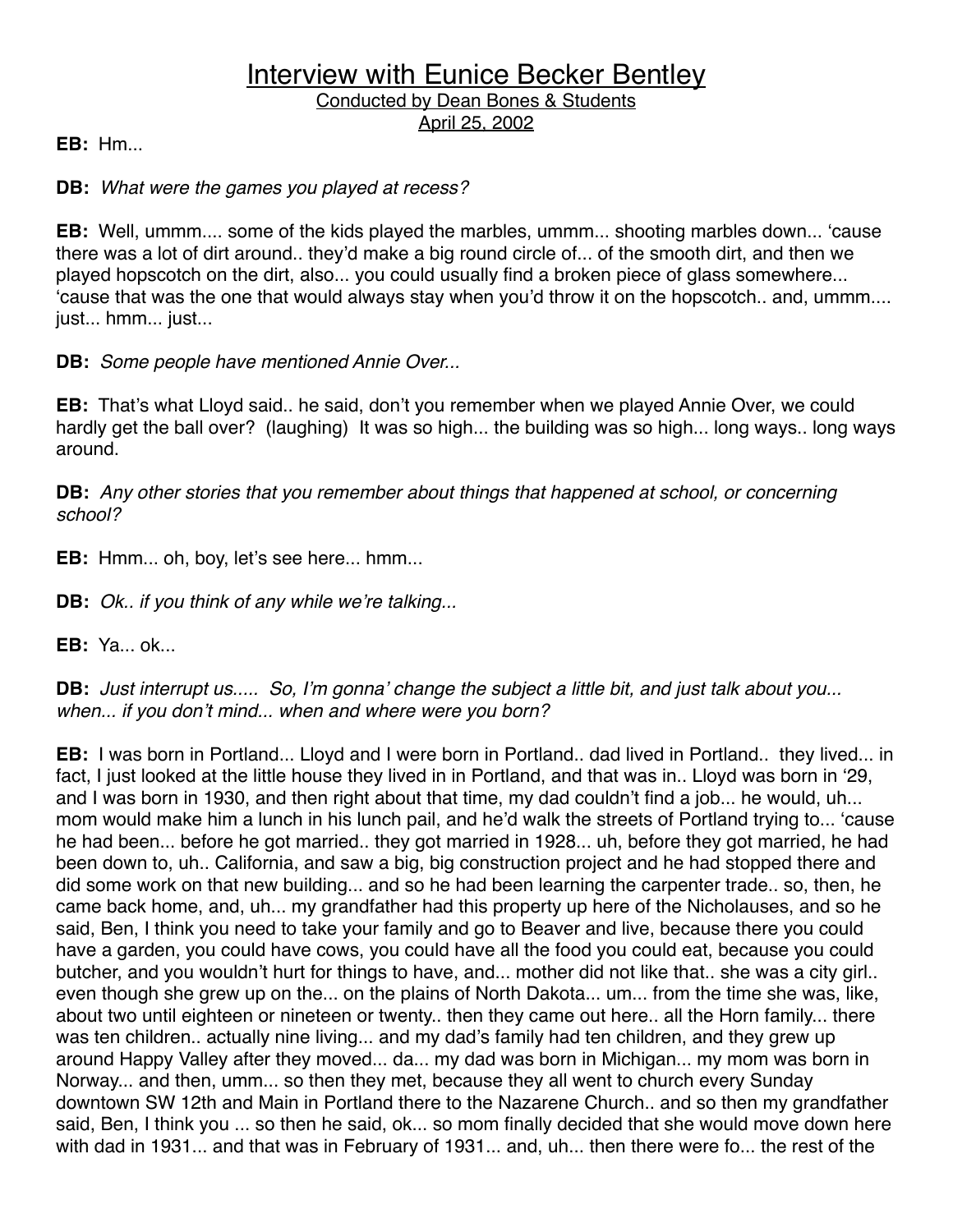#### Conducted by Dean Bones & Students

#### April 25, 2002

four kids were all born here... the two younger boys were born at the house, and Shirley was born in, uh... Washington.... Lois was born at the house. She's a year younger than me.

#### **DB:** *How did your grandpa get this property?*

**EB:** You know, I don't even remember how come he had that property... umm... his, umm... older... my dad's older sister, Hannah... the Muffets owned some property where the Kellows live... and they had some property up on the hill, too... and I don't know when that.. how far back that went... maybe I'll have to ask Lloyd that, ʻcause he's...

#### **DB:** *So, how did it come about that your family moved that place to that... where they... where you lived?*

**EB:** Well, then, uh.. dad was getting older and it was too much... he didn't want that big of a place... it was almost a hundred acres there at the Nicholauses... and then he found out that, ummm, Mr. Tom Nicholaus... uh, Betty's father-in-law, would like to have that property, even though they... he only had one son... Jerry Nicholaus was an only child... and so, then, dad and mom said, well, this is a newer house, let's move down to that one, and we'll... we'll finish it. Mom did most of the carpenter work in that house.. she did... ʻcause dad was doing carpenter work... and by then.. by then they had put in the water system for Beaver and he had to keep that up.. and then he had built these four cabins right up here, so he had to keep those up.. and had a few cows, so he took milk to the factory every day.. so had those four jobs to put kids through college. (laughing)

**DB:** *Did you have chores when you grew up?*

**EB:** Oh, yes... had to go to the barn and milk..

**DB:** *By hand?*

**EB**: Yes.. oh, ya... my dad never did have a milking machine...

**DB:** *How long did that take you?*

**EB:** Oooh... I s'pose, uh... not any more than a half hour... maybe an hour...

**DB:** *Did all of your brothers and sisters.. did they have a chance to work in the...*

**EB:** Yes, they did.. yes... and as the boys got older... ʻcause Lloyd was the oldest, and um... then the two younger boys got old enough, then they would go, and then the girls didn't have to go to the barn as often.

#### **DB:** *But you probably had chores in the house?*

**EB:** Oh, yes, yes.. we had to dishes every single meal... and... and uh... we always read the Bible and prayed before we caught the bus, and we'd tell dad... Dad, hurry up, you know, and hurry up... because, uh... the bus is gonna' come, the bus is gonna' come.. well, this is the verse that we learned... Uh... just a second here... can't think of it... but it will come to me... so, anyway, umm....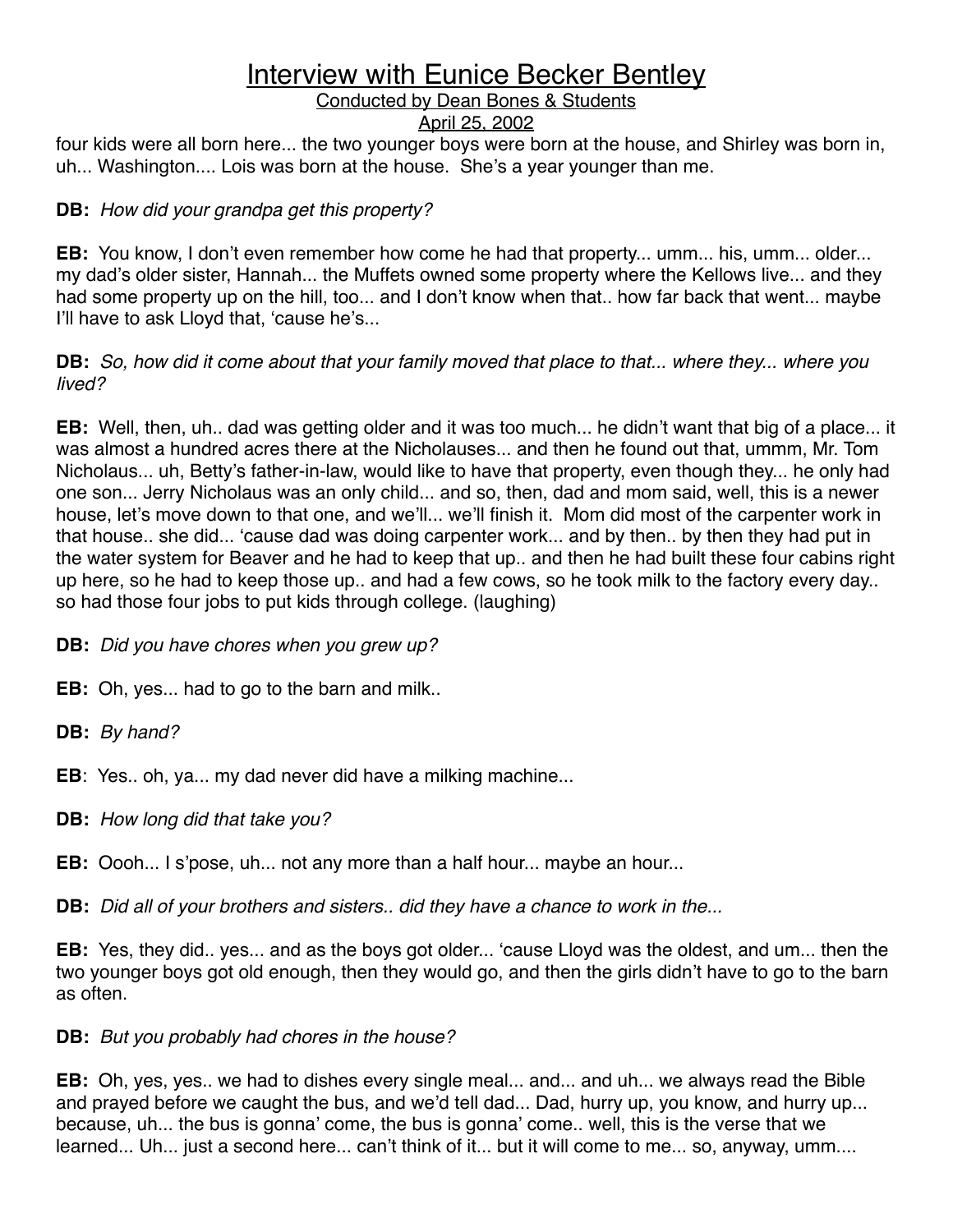#### Conducted by Dean Bones & Students

#### April 25, 2002

Le... this is the way that it goes... "Let the words of my mouth and the meditations of my heart be acceptable in thy sight, O Lord, my strength and my Redeemer", because church was a very big part of our lives.. we... we never missed a service... I ... just thank the Lord today that he gave us such health! One time we didn't have good health, and we all got the whooping cough... and mother taught us the lessons from school for six straight weeks, ʻcause all six of us kids got the whooping cough, and we had this... did it in the... in the living room, there... boy, that was a hard time.

**DB:** *You all had it at the same time?*

**EB:** We did.

**DB:** *Oooh, (laughing)... ok...*

**EB:** But we got over it!

**DB:** *What were your favorite games or sports or books or hobbies that you have, or did?*

**EB:** Well, I... we took piano, and so all three of us girls... mainly us two older girls would practice the piano.. had to practice an hour every day, so that took a lot of time, and uh... ʻcause lessons were always on Saturday for learning new things... from Reed... Reed and Margaret Farris... he was a cheese maker... lived in the cheese factory house...

**DB:** *And she*'*s the one who gave the lessons?*

**EB:** Uh, huh (yes).

**DB:** *Are you... as you look back on that, are you angry you had those lessons...*

**EB:** Oh, no, I'm very happy about that... ya... I'm not... I'm not the pianist that my sister was... Lois.. she was the really... the excellent pianist that... a concert pianist, I suppose you might say... just could play anything... transpose anything... down or up... is that too high?....da, da, da, da... and then ... oh,... da, da, da, da... (laughing)...

**DB:** *But you have done a lot...*

**EB:** Oh, ya, I... I do... ya...

**DB:** *What have you done with it since that...*

**EB:** I've given lessons... I gave lessons to some of the Chatelain kids... Bobby... uh, Bob... Bobby at that time... Bob and Jerry Chatelain.. and, ummm.. Kepharts...

**DB:** *But you also play for church...*

**EB:** I do... all the services...

**DB:** *You have for...*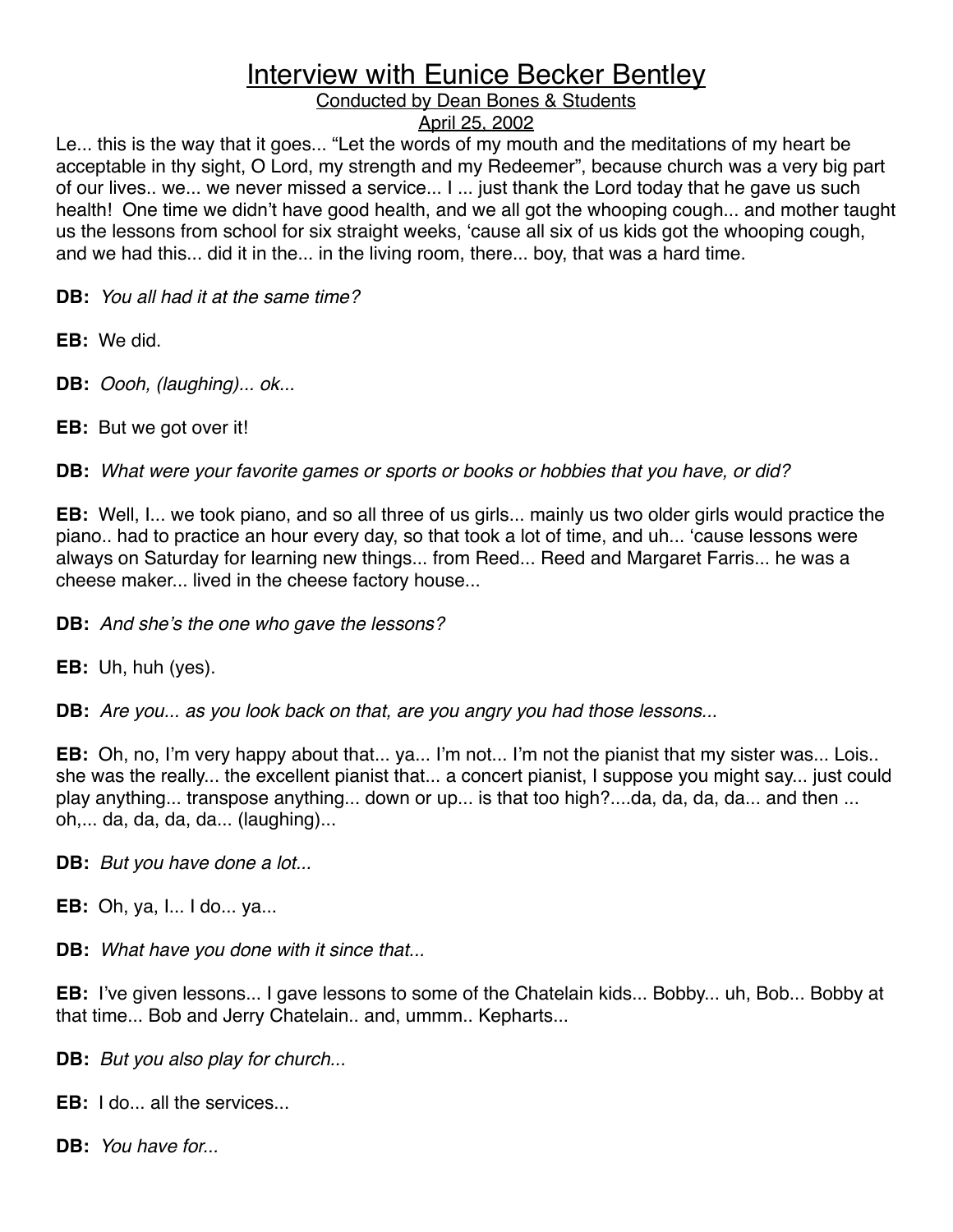**EB:** Oh, ya...

**DB:** *About how long?*

**EB:** Fifty years.

**DB:** *Ok... Are there any books that you remember reading?*

**EB:** Hmmm.. I didn't like to read a lot... um... we did read... we'd try to read the Bible every day, but the books.. the secular books we didn't have a lot at the home, but we would get ʻem occasionally and bring ʻem... but we never had any, like any library service that came here.. no.

#### **DB:** *What do you remember most about your mother and your father?*

**EB:** Well, they were very caring, and very interested in anything that us kids would do. Um... cautious about what we listened to on the radio.. um, mother sewed all of our clothes, so that...and that was awesome... she always had a very clean house... we didn't have the best house in the neighborhood, but we had a very clean house and we'd help do that.. and the one thing that was so neat.. we didn't have to do dishes on Sunday. After Sunday dinner.. .we got home from church, you know, mother made a great big Sunday dinner... dad and mom did the dishes. (laughing) That was awesome.

**DB:** *What was the best advice.. or, or... that you... that your parents gave you... your mom or your dad, or what.. what lessons did you learn from them? Most important lessons?*

**EB:** Oh, man... um.... to be... to be on time for appointments, to be... if you have a job, be there on time or early... if you are committed to a task, carry it through... uh... hmm... we always stopped and picked up kids on the way to church... always had somebody with us on Sunday for dinner... we just reached out to other people all the time.. yes, we did... I think it's important...

**DB:** *Ok... so... occupations during your life... jobs that you*'*ve had, or accomplishments...*

**EB:** There used to be the, um... King's lockers... which were right over here where this house... right across from the Beaver Firehall... and he would... just moved in to town, and opened a little grocery store there, and so, uh... he talked to my dad and wanted me to help... come down and clean, before he opened up the store. So that was probably my very first job... and then I cleaned house for... oh, dear... John Dostal's mother... that old... no... no... John and Neva Dostal lived there in recent years, but it was her mother and father.. she was the clerk of the district... and so I would go in there and dust... and, uh... the house was not really dirty, but I would just dust and sweep and straighten up things, and... worked there... what else did I do? Hm... then we were janitors... me and my sister, Lois, were janitors of this Beaver School during those late years...

**DB:** *While you went to school...*

**EB:** Yes... ya... uh, huh (yes)... and then uh... then after... after I graduated high school then, I went to work at the bank.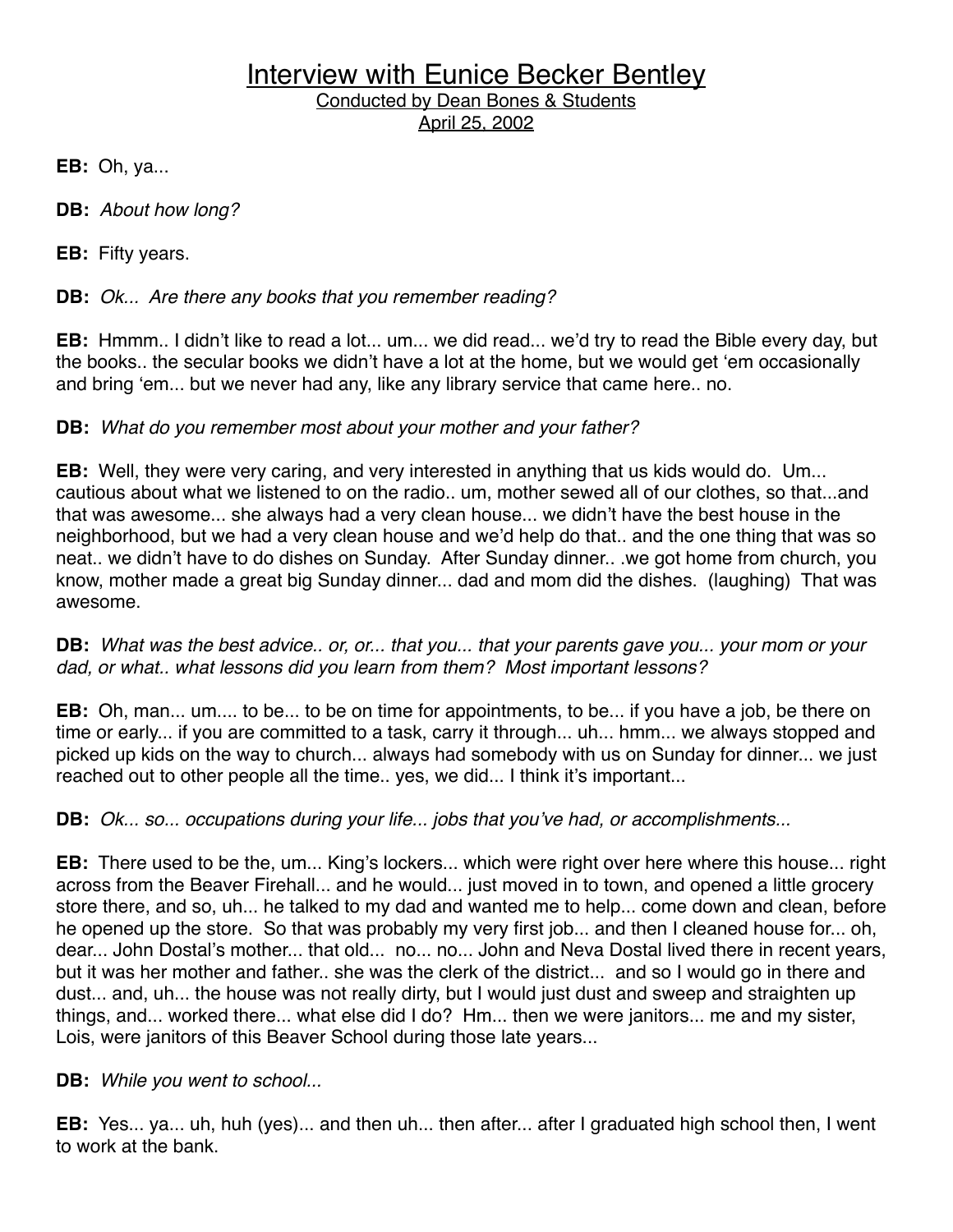#### **DB:** *The... and... the bank was the First National Bank.*

**EB:** Yes, it was at that time... oh, I worked at Stranahan's cleaners before that...'cause dad says, uh... oh, Eunice I think you need to go put your application in at the bank... dad, I'm too scared... I just... so scared to go and do an application in a great big bank, a big business, you know, (laughing)... but I did, and they called me... I worked right out of high school from June to about November, and they called me... wanted me to come to work... and we got to wear bobby socks to work... at the bank! Can you believe that, in the bookkeeping department? (laughing)

**DB:** *So... I don*'*t think people understand what a magnificent bank that was, as far as the....*

**EB:** Oh... we were the only bank at that time.

**DB:** *Oh, you were?*

**EB:** Yes, we were.

**DB:** *Wasn*'*t it an incredible building?*

**EB:** Yes! Oh, wonderful old building.. .it was a shame it had to catch on fire... but that was... just a very few years, then, they opened the Commercial Bank, which later changed to the US Bank.

#### **DB:** *So, tell us about your own family.... husband and children*.

**EB:** Hm... well, let's see.. my dad wanted me to go to college, first of all, after I graduated from high school, and I had already been dating my husband, Vern, for two years... almost three years, I guess... and, um... I said, well, I... I don't think I'm going to college... course it would be NNC, up at Northwest Nazarene College, where all of us was supposed to go... according to them... dad and mother never went to college... my mother didn't finish high school, neither did my dad... and I think that was an incentive that they really wanted their children to go to college... so I said, well, you know, I think I'll go to work, and he said, ok... so then I went to work at the bank, and I worked one year, and then we got married, ʻcause I graduated from high school in ʻ48, and in ʻ49 we were married... and in three years we had our first daughter, and that's Beverly, and then Gary came along the next year, and in three years Mervin came along, and in four years Charlotte came along... so I've got two boys and two girls.

#### **DB:** *How many grandchildren do you have?*

**EB:** Had five, now I have four... uh, huh (yes)... ya... lots of fun years.. it was so neat to live next to mother and dad, and my younger siblings that... just thought it was just so awesome to have a little baby around... (laughing)... ʻcause they didn't have any more grandkids close by all the years... I was the only one of our six kids that lived here... ʻcause Lloyd went to work in Boeing, and Lois went off to college and then lived in Idaho, and Shirley married a preacher and... and they lived in Eastern Oregon, now they're living in California.. they're still pastors... and, uh... Ray has worked for the Northwest Natural Gas, still does.. and Rollie has been a pastor and is a carpenter now... (laugh)... all of them can do carpenter work.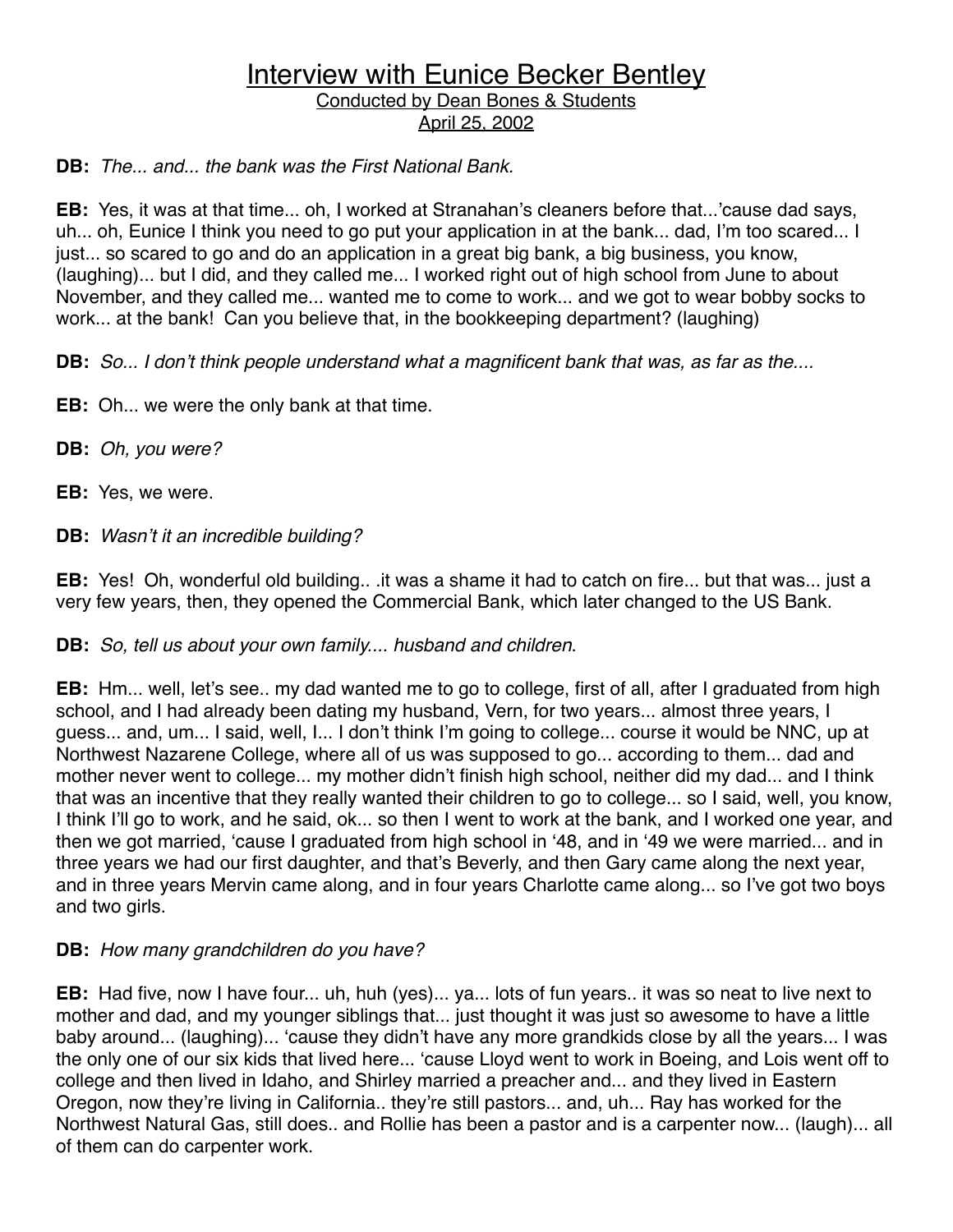**DB:** *So you mentioned, uh.. church activities.. is there anything else that you*'*d like to add about community or religious activities?*

**EB:** We always went to camp meeting every year, which was a big highlight in our...

#### **DB:** *Where was that?*

**EB:** It was out in Milwaukee... Clackamas area.. ummm... we spent a.. usually a week there.. mother would take all six of us kids and we'd stay in a tent... dad would take us out on the Saturday before, and then he'd come out on Sunday, and then we'd go home the next Sunday.. and for all the services.. children's meetings, lots of scripture learning.. it was just an awesome time to be... was... just wish it was still there.

**DB:** *So if there*'*s any... pretend that you*'*re sitting here and these are your grandchildren sitting with you... and they want to hear some stories about the old days.. what are some stories that you might want to make sure that they hear? So, you*'*re sitting here with your grandchildren, what are some things that you want to make sure that you tell your grandchildren.. some stories... and it could be some stories about your childhood, it could be what you heard from your parents or grandparents or ancestors...*

**EB:** Well, one thing that I feel about ... and this doesn't happen to all families.. but there were six of us kids, and we never, ever ran out of things to do... ʻcourse we didn't have a tv, either... in fact, did you know that this was National Turn Off Your TV Week? And so, I decided that I would do that... it's been very difficult... (laugh)... I thought, but really it's good for me... but, if you... if a person is always going to be positive, be kind, be thoughtful of others, and find something constructive to do without watching the tv, or listening to the radio, or the records, and all the other stuff that we fill our minds with, but.. get out and walk, get out and have fun with other kids, and ... I, uh.. we slept in the barn... it was so fun! (laugh) Kids don't have that privilege today much, do they? But, uh... I just think that, um.. to be.. to get a project and work on it, and do it to completion or learn a trade... learn how to play the piano, learn how to play the guitar, learn how to do the horn... do... like you play the flute, don't ya'?

#### **Student:** *Clarinet.*

**EB:** Clarinet... ya... my brother played the clarinet.. all of us kids played something.. Shirley had the acccordian, Lloyd had the clarinet, I played the piano and the violin, my dad played the violin, the two younger boys played the coronet or the trumpet, and so we had an orchestra right in our own family. Loved every minute of it.

#### **DB:** *So you all played together?*

**EB:** We did. We played at church... every service... ya, Sunday morning, Sunday night... yep... that's just a... I very... have a very happy memory of my childhood, ya.. very wonderful.

**DB:** *You mentioned your mom*'*s ancestry.. I think you said Norway, didn*'*t you?*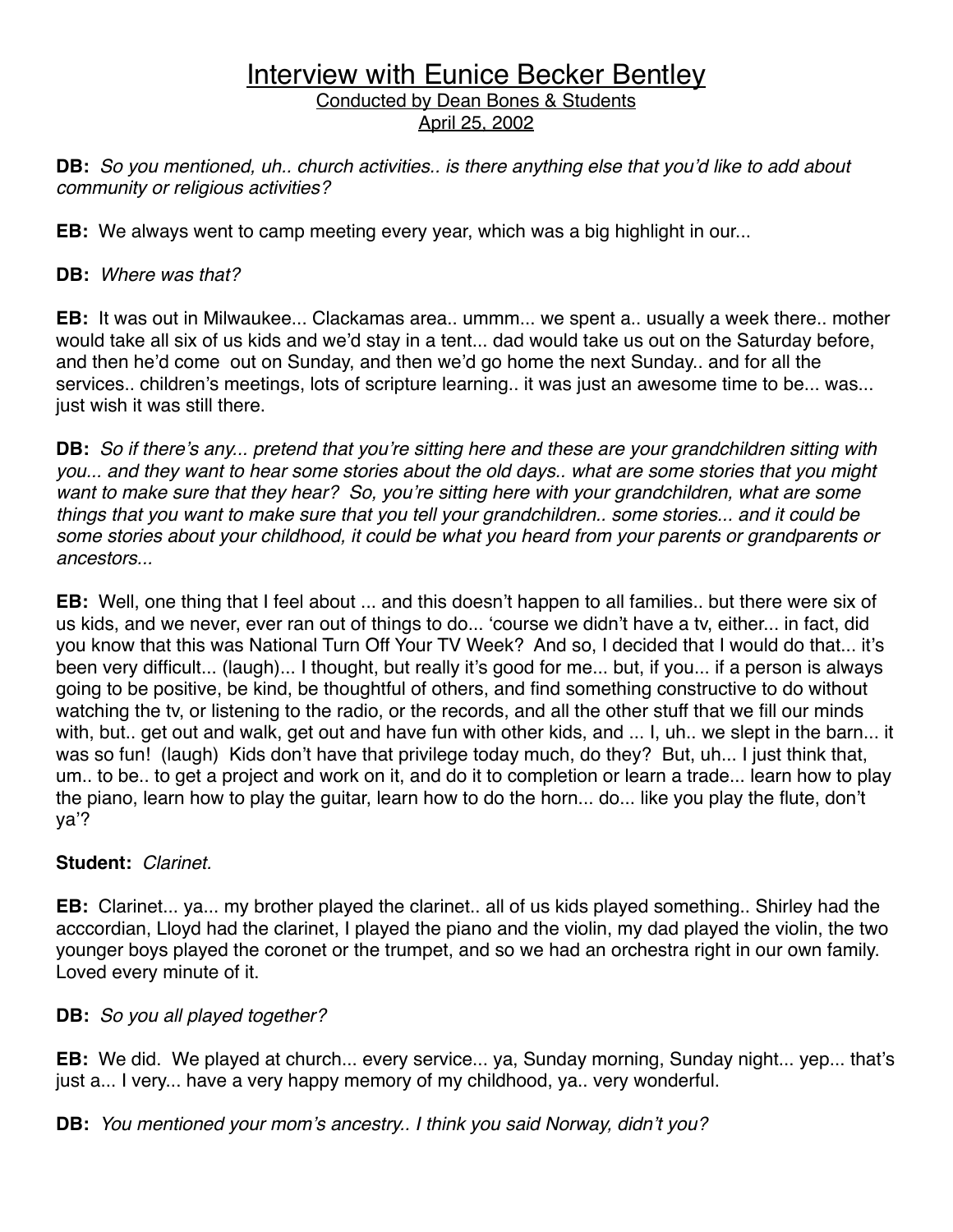**EB:** Uh, huh (yes).

**DB:** *What about your dad? What*'*s your ancestry on that side?*

**EB:** Dad was born in Michigan, and they had ten kids, and then they moved out here, and they had a big berry ranch.. always picked all the berries in the season and took ʻem to, uh... downtown Portland with a horse and buggy.. and they had to pick strawberries.. this was all for making money, you know, for their big family... I don't recall that they ever milked cows.. I... I just don't believe they ever had cows...

**DB:** ʻ*Til they came out here?*

**EB:** ʻTil we came out here... uh, huh (yes)

**DB:** *So, Eunice, you*'*ve given us a lot of good information, and a number of the things that you*'*ve talked about, other people haven*'*t mentioned.*

**EB:** Hmmm... Wow!

**DB:** *But, if you think of any stories later that you might write down or mention...*

**EB:** OK

**DB:** *... they*'*d be wonderful for the kids to have..*.

**EB:** ... sure they would.

**DB:** *We*'*ve developed an archive here at school, so we...*

**EB:** Oooh, fun...

**DB:** *We are keeping biographies on people...*

**EB:** Hm....

**DB:** *... and we are listing them on our website, so that anybody in the world, if they wanted to....*

**EB:** Ooooh...

**DB:** *So, if you dad... they... they*'*d punch in his name, and say do you have any information about him....*

**EB:** Oh, dear...

**DB:** *We would tell, well, yes, Eunice Bentley... uh... interview...*

**EB:** Wow...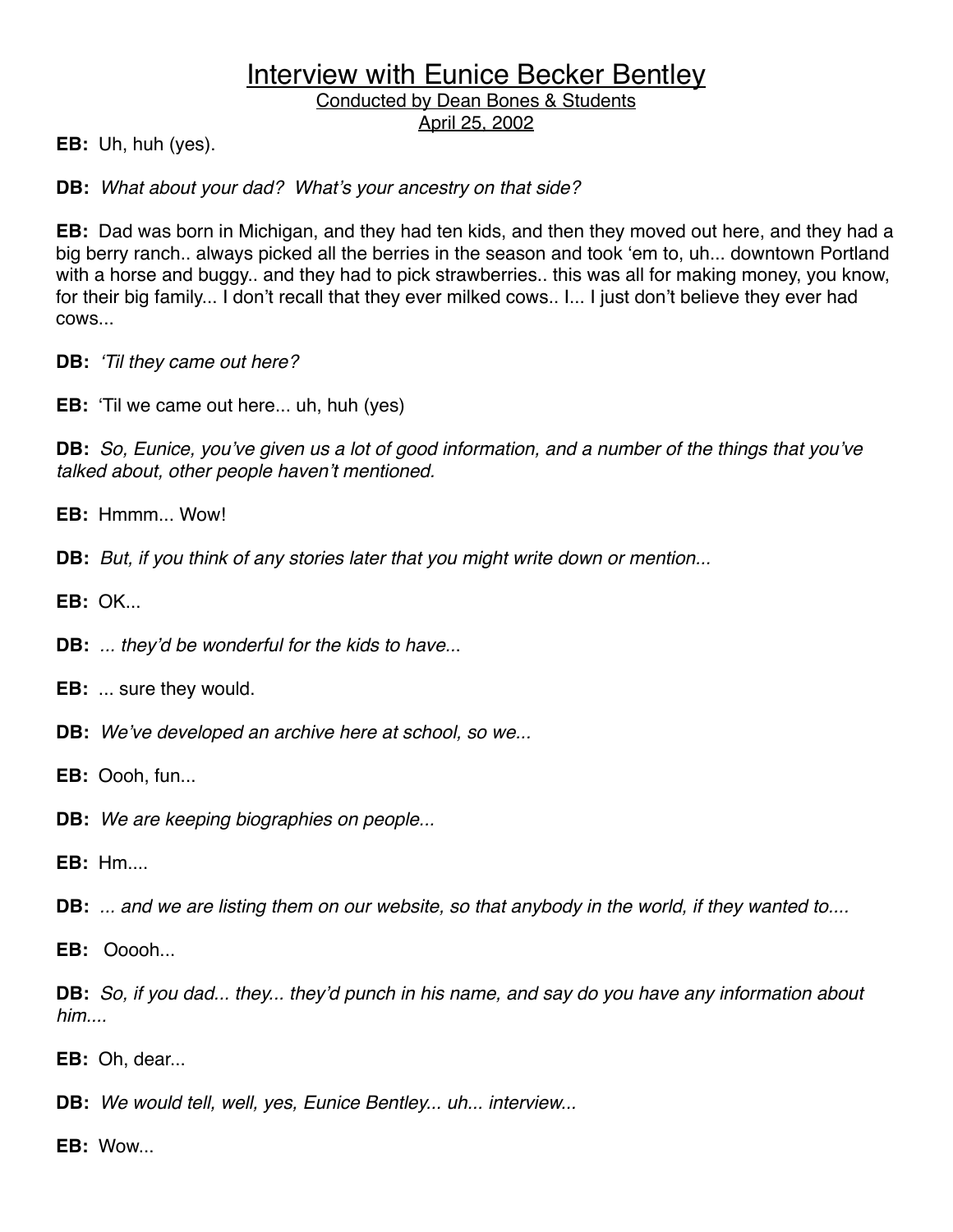#### **DB:** *So it*'*s pretty exciting.*

**EB:** You gotta' look at these pictures... oh, here it is... here's the picture right here... see here? But see, somebody got their finger in the way... here's the wood shed, right here, and then the steps went up right here... about four steps, right there...

#### **DB: I've never seen that.. any picture of that...**

**EB:** And this is the big room, called big... which is on the other side of this... ʻcause on this side is the little room.. the restrooms were right here...

#### **DB: So this is the front of the building, on this side?**

**EB:** You know, I never have really figured out how... ʻcause this could have been...

#### **DB: I thought the Schulmerich's was on this side.. but maybe I'm wrong...**

**EB:** Schulmerich's was on this side of this one...

#### **DB: Really...**

**EB:** Uh, huh... uh, huh (yes, yes).. oh, here's the.. here's the only pic... picture of the merry go round.. you can barely see it... see...

#### **DB: Ya...**

**EB:** ʻCause there's the front of the school right there.. that's me and... about 1943... ya.... but this... and this is, uh... the old gym that was made... in fact, it's still here... you turn to the left when you come in here.

Can you find me? I'm in the middle.

#### **DB: Guys, when you interviewed Betty Schulmerich... that's her right there.**

**EB:** Oh, she was... she was here? Ooooh.... and my brother Lloyd's in this picture, and my sister, Lois, and me... and Mrs. Gilbert's up here...

#### **DB: Now, why does that look like Lloyd?**

**EB:** Nope... that's

#### **DB: That's Lloyd...**

**EB:** Nope... nope... nope...

#### **DB: That's not Lloyd...**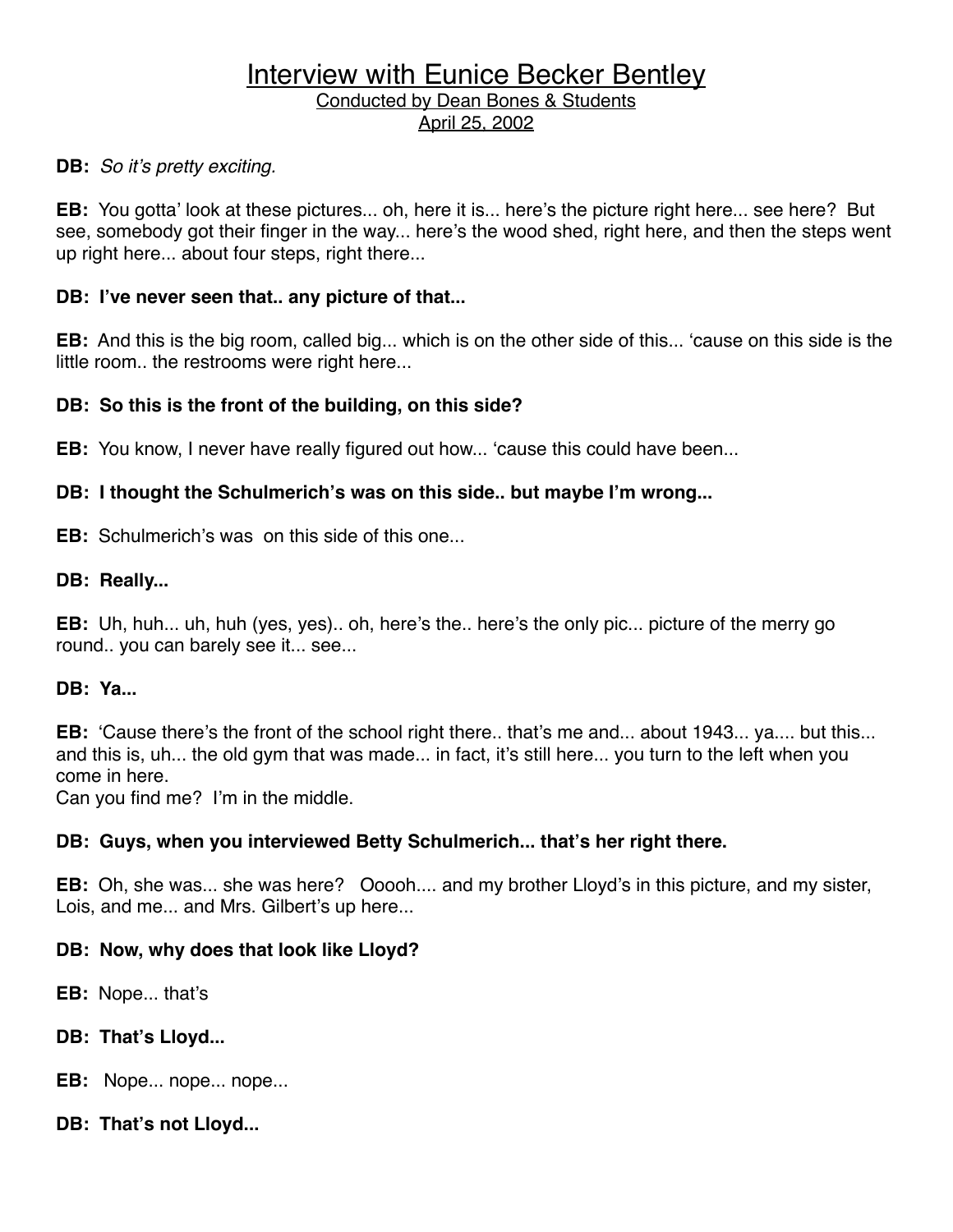Conducted by Dean Bones & Students April 25, 2002

**EB:** Nope... nope... nope...

- **DB: Are you littler...**
- **EB:** No, that's Joan Julian...
- **DB:** *Where are you!?*

**EB:** I'm in the middle... yes, that's me.

**DB:** *Where*'*s your brother? Oh, here he is right there...*

**EB:** This is Jimmy Dahl... this is Jim Dahl, and I don't know her name... I need to get ahold of Quentin, I guess...

**DB:** *Ya, what we*'*re going to do in a few minutes, is we*'*re gonna*' *take you in...*

**EB:** Oooh... ooooh...

**DB:** *... because we have these pictures... and we*'*re missing some names, and you can help us fill in the names...*

**EB:** Oh... ok... I got all of these except her... this is Ted Allen, Helen Thomas, Jimmy Dahl.. oh, and I don't know him... he's a Fowler, that's Quentin, this is a Harpole, Betty Schulmerich, this is the Goldenstein girls, Jane Trojan, me, Darrell Nicholaus, my brother Lloyd... Gloria Nicholaus lives in the Beaver Trailer Court... Rita Meink, Joan Julian, Billy Speece, my sister Lois.

**DB:** *So, we*'*re gonna*' *go in, and you*'*re gonna*' *tell us those in a few minutes, and we*'*re gonna*' *actually get* ʻ*em down... is there more in here?*

- **EB:** This is a little bit older,
- **DB:** *Oooh....*

**EB:** ...because my youngest brother, Rollie, is right there, and that's why I want it...

**DB:** *You guys... you*'*d ... you... were you in there when we copied this picture from, uh....*

**EB:** ʻCause this is Pearlie...

**DB:** *Right... but I don*'*t think that we got all the names, so we*'*re gonna*' *get that from you, as well.*

**EB:** Ooooh, ʻcause I called up Lee Parks, and I said, you're in here! Who's this boy? And that's ... John Zimmerman, Terry Thompson, Merwin...

**DB:** *He*'*s being interviewed next week.*